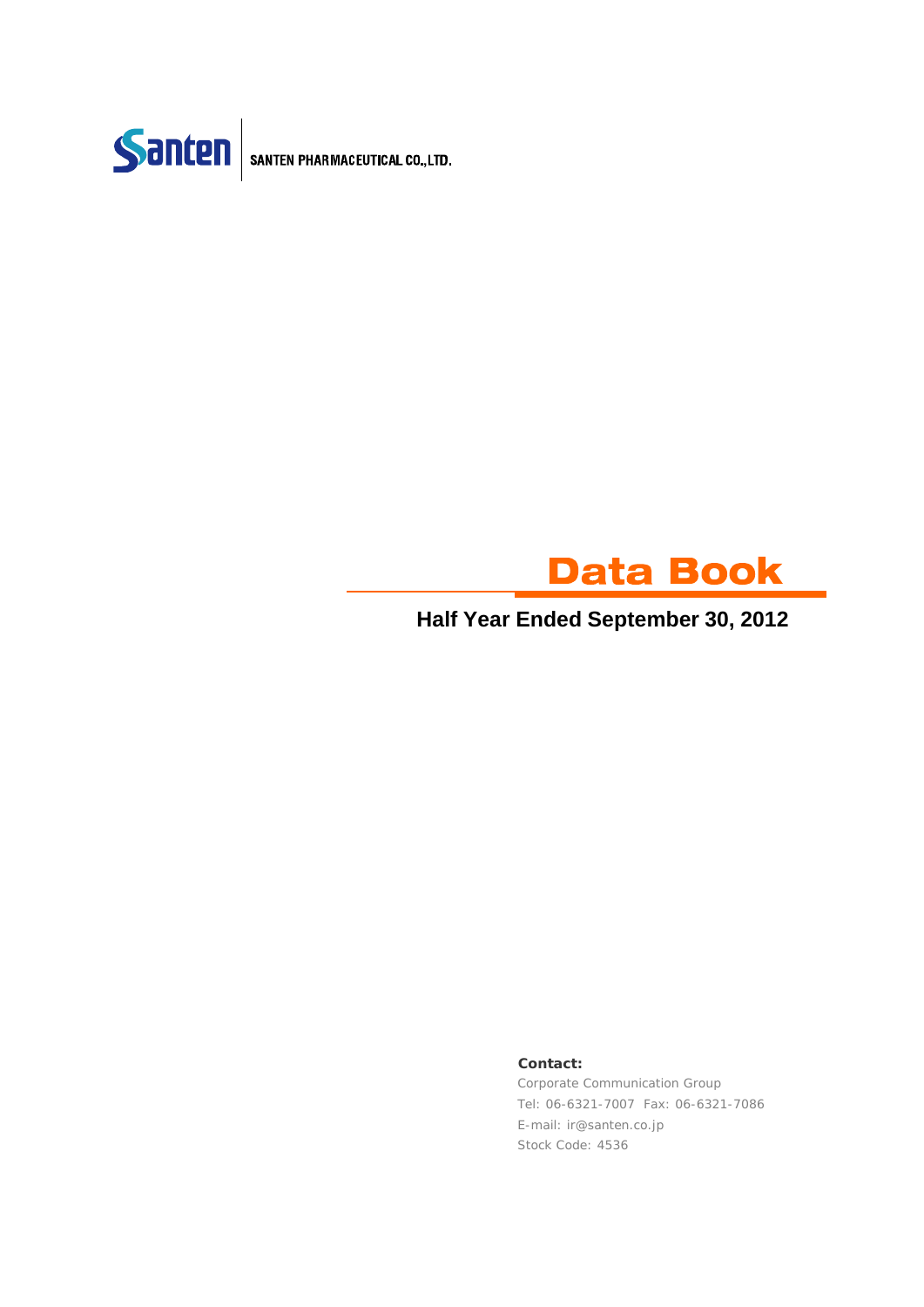## **Contents**

| <b>Financial highlights</b>                                  | $\overline{2}$   |
|--------------------------------------------------------------|------------------|
| Consolidated financial summary                               | $\overline{2}$   |
| Consolidated balance sheets summary                          | $\overline{c}$   |
| Consolidated financial indexes                               | $\overline{2}$   |
| Exchange rates                                               | $\overline{c}$   |
|                                                              |                  |
| <b>Consolidated information</b>                              | $\boldsymbol{4}$ |
| Consolidated statements of income and comprehensive income   | 4                |
| Consolidated statements of income details                    | 5                |
| Major Selling, general and administrative expenses           | 5<br>5           |
| Major Non-operating income and expenses                      |                  |
| Sales details                                                | 6<br>6           |
| Sales by segment                                             | 7                |
| Sales of major prescription pharmaceuticals                  | 9                |
| Consolidated balance sheets                                  |                  |
| Assets<br>Liabilities and net assets                         | 9                |
| Consolidated statements of cash flows                        | 10<br>11         |
| Other consolidated information                               | 12               |
|                                                              | 12               |
| R&D expenditures<br>Capital expenditures                     | 12               |
| Depreciation and amortization                                | 12               |
| Lease expenses                                               | 12               |
| Number of employees                                          | 12               |
|                                                              |                  |
| <b>Reference information</b>                                 | 13               |
| Research & development                                       | 13               |
| Pipeline of prescription pharmaceuticals (Clinical trials)   | 13               |
| ■Changes from August 1, 2012                                 | 14               |
| Pharmaceutical market in Japan                               | 15               |
| Revision of National Health Insurance (NHI) drug prices      | 15               |
| Market shares                                                | 15               |
| Market shares by therapeutic area - prescription ophthalmics | 15               |
| Stock information                                            | 16               |
| Stock price                                                  | 16               |
| Major shareholders                                           | 16               |
| Major stock information                                      | 16               |
| Breakdown of shareholding by number of shares                | 17               |
| Breakdown of shareholding by number of shareholders          | 17               |
| Consolidated subsidiaries                                    | 18               |
| News releases                                                | 19               |

Forecasts in this report are based on the currently available information.

Actual results may differ materially depending on a number of factors including adverse economic conditions, delays in new products launch, currency exchange rate, legislative and regulatory developments.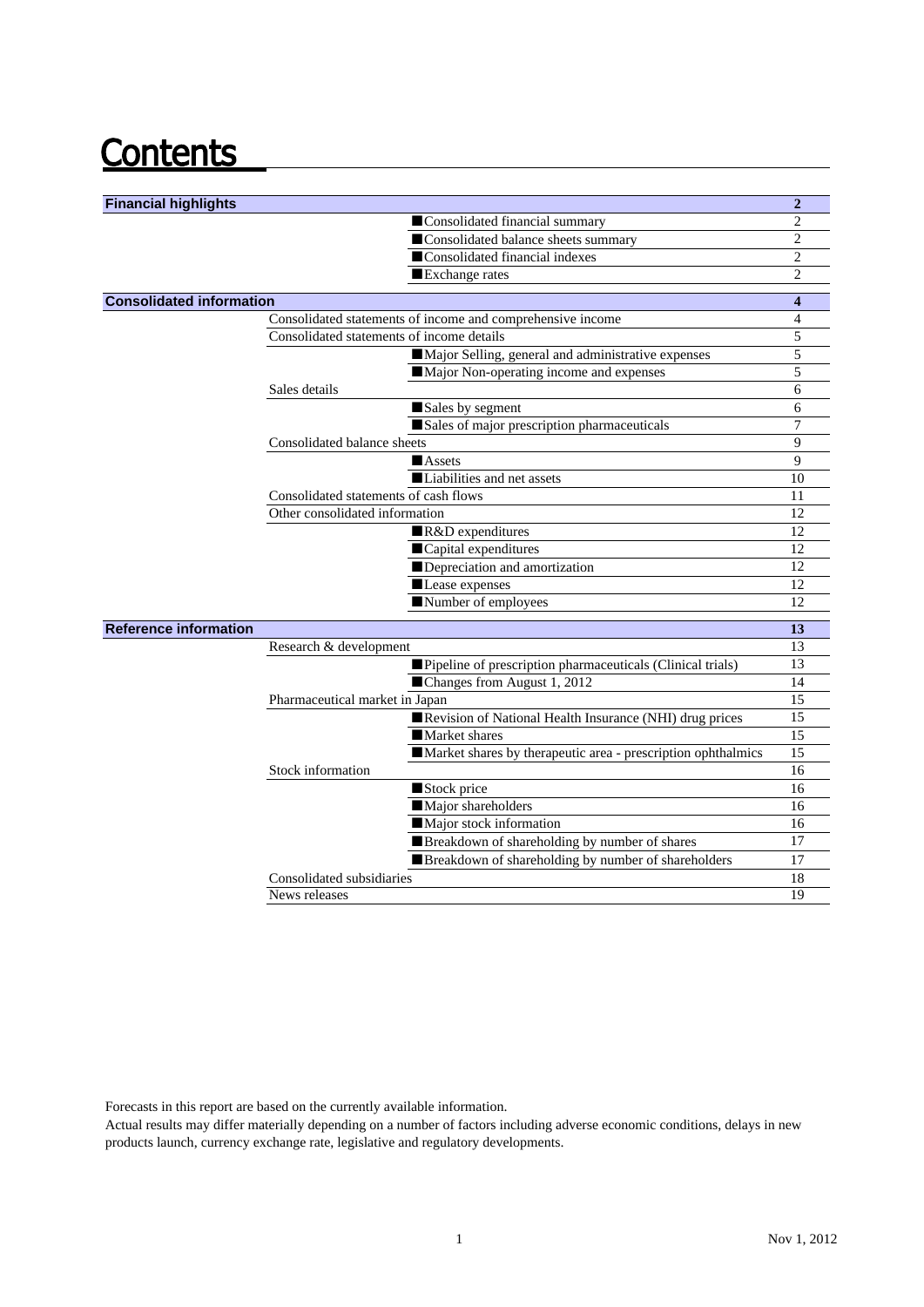## **Financial highlights**



### ■Consolidated financial summary (Millions of yen)

| <b>Half</b> year/year to  | 9/2010 | 3/2011  | 9/2011 | 3/2012  |        | $9/2012$ % Change | 3/2013<br><b>Forecas</b> | % Change |  |
|---------------------------|--------|---------|--------|---------|--------|-------------------|--------------------------|----------|--|
| Net sales                 | 53.914 | 110.812 | 56,789 | 114,416 | 56,715 | $-0.1$            | 114.500                  | 0.1      |  |
| Operating income          | 14,112 | 30.738  | 14.570 | 26.733  | 13,080 | $-10.2$           | 23.500                   | $-12.1$  |  |
| Ordinary income           | 14.490 | 31.484  | 15.050 | 27.780  | 13.466 | $-10.5$           | 24,000                   | $-13.6$  |  |
| Net income                | 9.272  | 21,333  | 9.905  | 17,160  | 8.978  | $-9.4$            | 16,000                   | $-6.8$   |  |
| Dividends per share (yen) | 40     | 90      | 50     | 100     | 50     | _                 | 100                      |          |  |
| $DOE$ $(\%)$              | 4.9    | 5.3     | 5.5    | 5.4     | 5.3    | _                 |                          |          |  |

| ■ Consolidated balance sheets summary |                 | (Millions of yen) |         |         |         |                   |
|---------------------------------------|-----------------|-------------------|---------|---------|---------|-------------------|
| <b>Half</b> year/year to              | 9/2010          | 3/2011            | 9/2011  | 3/2012  |         | $9/2012$ % Change |
| Total assets                          | 167.378 184.801 |                   | 188.459 | 198.801 | 184,746 | $-2.0$            |
| Net assets                            | 141.693         | 156,404           | 162.156 | 164.861 | 154.521 | $-4.7$            |
| Interest-bearing debts                | 354             | 188               | 175     | 157     | 173     | $-1.3$            |

### ■Consolidated financial indexes

| <b>Half</b> year/year to            | 9/2010   | 3/2011   | 9/2011   | 3/2012   |          | $9/2012$ % Change | 3/2013<br><b>Forecas</b> | % Change |
|-------------------------------------|----------|----------|----------|----------|----------|-------------------|--------------------------|----------|
| $EPS$ (yen)                         | 108.94   | 249.71   | 113.70   | 196.96   | 103.98   | $-8.5$            | 189.81                   | $-3.6$   |
| BPS (yen)                           | 1.660.96 | 1,793.15 | 1.857.14 | 1.887.81 | 1,874.25 | 0.9               |                          |          |
| Debt equity ratio (times)           | 0.00     | 0.00     | 0.00     | 0.00     | 0.00     | –                 |                          |          |
| PER (times)                         | 13.3     | 13.3     | 14.2     | 17.9     | 17.3     | -                 |                          |          |
| PBR (times)                         | 1.74     | 1.85     | 1.74     | 1.87     | 1.92     |                   |                          |          |
| $ROE$ (%)                           | 13.3     | 14.5     | 12.5     | 10.7     | 11.3     |                   |                          |          |
| $ROA (\%)$                          | 11.1     | 12.1     | 10.6     | 8.9      | 9.4      | —                 |                          |          |
| Equity ratio(%)                     | 84.5     | 84.5     | 85.9     | 82.8     | 83.4     |                   |                          |          |
| * Free cash flows (millions of yen) | 5,511    | 16,118   | 8.000    | 18,203   | 2.981    | $-62.7$           |                          |          |
| * EBITDA (millions of yen)          | 15.896   | 34,087   | 16.452   | 30.601   | 14.724   | $-10.5$           |                          |          |

\*Free cash flows = (Cash flows from operating activities) - (Capital expenditures) Not adjusting increase/decrease in trade receivables for fiscal years ending on holidays. \*EBITDA = (Income before income taxes) + (Interest expense) + (Depreciation and amortization)

| ■ Exchange rates         |        |        |        |        | (Yen)  |
|--------------------------|--------|--------|--------|--------|--------|
| <b>Half</b> year/year to | 9/2010 | 3/2011 | 9/2011 | 3/2012 | 9/2012 |
| Exchange rate: US dollar | 88.88  | 85.57  | 79.74  | 79.03  | 79.30  |
| : Euro                   | 115.85 | 113.45 | 116.08 | 110.27 | 102.20 |
| $:$ RMB                  | 13.40  | 12.94  | 12.51  | 12.34  | 12.61  |

Forecasts in this report are based on the currently available information. Actual results may differ materially depending on a number of factors including adverse economic conditions etc.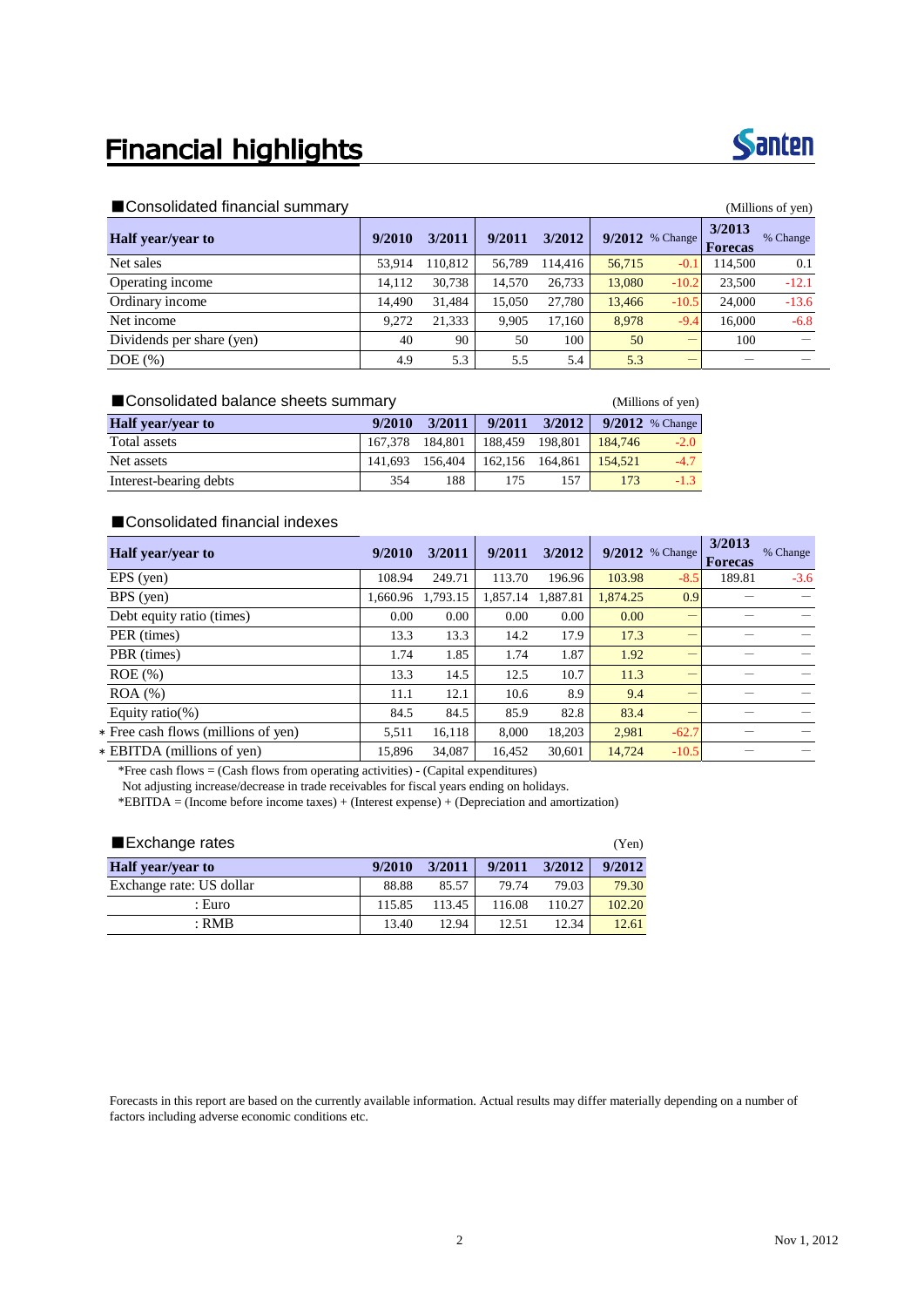## **Financial highlights**

### ■Consolidated Financial summary (Graph)















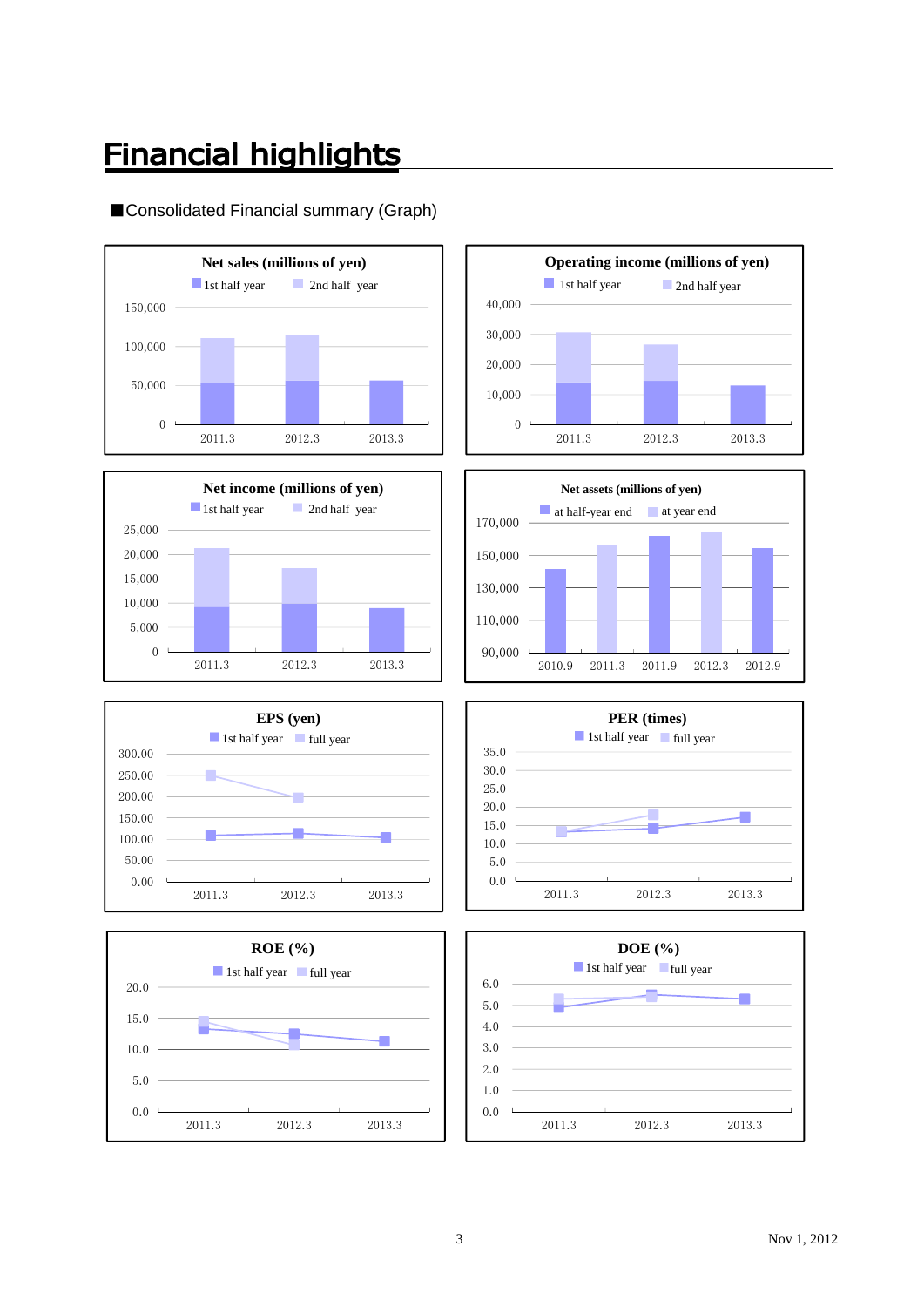# Consolidated Information<br>Consolidated statements of income and comprehensive income



(Millions of yen)

| Half year/year to                            | 9/2010 | 3/2011   | 9/2011 | 3/2012  | 9/2012   | Change over<br>previous half<br>year $(\% )$ |
|----------------------------------------------|--------|----------|--------|---------|----------|----------------------------------------------|
| <b>Net sales</b>                             | 53,914 | 110,812  | 56,789 | 114,416 | 56,715   | $-0.1$                                       |
| Cost of sales                                | 17,435 | 34,436   | 17,767 | 35,385  | 18,821   | 5.9                                          |
| (Percentage of net sales)                    | 32.3%  | 31.1%    | 31.3%  | 30.9%   | 33.2%    |                                              |
| <b>Gross profit</b>                          | 36,478 | 76,375   | 39,021 | 79,031  | 37,893   | $-2.9$                                       |
| (Percentage of net sales)                    | 67.7%  | 68.9%    | 68.7%  | 69.1%   | 66.8%    |                                              |
| Selling, general and administrative expenses | 22,366 | 45,636   | 24,451 | 52,298  | 24,812   | 1.5                                          |
| (Percentage of net sales)                    | 41.5%  | 41.2%    | 43.1%  | 45.7%   | 43.8%    |                                              |
| R&D expenditures                             | 6.379  | 13,221   | 7.602  | 17,225  | 7,942    | 4.5                                          |
| (Percentage of net sales)                    | 11.8%  | 11.9%    | 13.4%  | 15.1%   | 14.0%    |                                              |
| <b>Operating income</b>                      | 14,112 | 30,738   | 14,570 | 26,733  | 13,080   | $-10.2$                                      |
| (Percentage of net sales)                    | 26.2%  | 27.7%    | 25.7%  | 23.4%   | 23.1%    |                                              |
| Non-operating income                         | 486    | 1,011    | 506    | 1,119   | 496      | $-2.1$                                       |
| Non-operating expenses                       | 107    | 265      | 27     | 71      | 110      | 305.0                                        |
| <b>Ordinary income</b>                       | 14,490 | 31,484   | 15,050 | 27,780  | 13,466   | $-10.5$                                      |
| (Percentage of net sales)                    | 26.9%  | 28.4%    | 26.5%  | 24.3%   | 23.7%    |                                              |
| Extraordinary gain                           | 6      | 15       | 61     | 61      | 16       | $-73.2$                                      |
| <b>Extraordinary loss</b>                    | 113    | 425      | 22     | 51      | 5        | $-77.6$                                      |
| Income before income taxes                   | 14,383 | 31,074   | 15,088 | 27,791  | 13,477   | $-10.7$                                      |
| (Percentage of net sales)                    | 26.7%  | 28.0%    | 26.6%  | 24.3%   | 23.8%    |                                              |
| Income taxes - current                       | 4,537  | 9,970    | 5,015  | 9,912   | 4,382    | $-12.6$                                      |
| Income taxes - deferred                      | 573    | $-229$   | 167    | 717     | 116      | $-30.1$                                      |
| Income before minority interests             |        | 21,333   | 9,905  | 17,160  | 8,978    | $-9.4$                                       |
| <b>Net income</b>                            | 9,272  | 21,333   | 9,905  | 17,160  | 8,978    | $-9.4$                                       |
| (Percentage of net sales)                    | 17.2%  | 19.3%    | 17.4%  | 15.0%   | 15.8%    |                                              |
| Income before minority interests             |        | 21,333   | 9,905  | 17,160  | 8,978    |                                              |
| Other comprehensive income                   |        | $-1,537$ | 43     | $-194$  | $-1,331$ |                                              |
| Comprehensive income                         |        | 19,796   | 9,949  | 16,966  | 7,646    |                                              |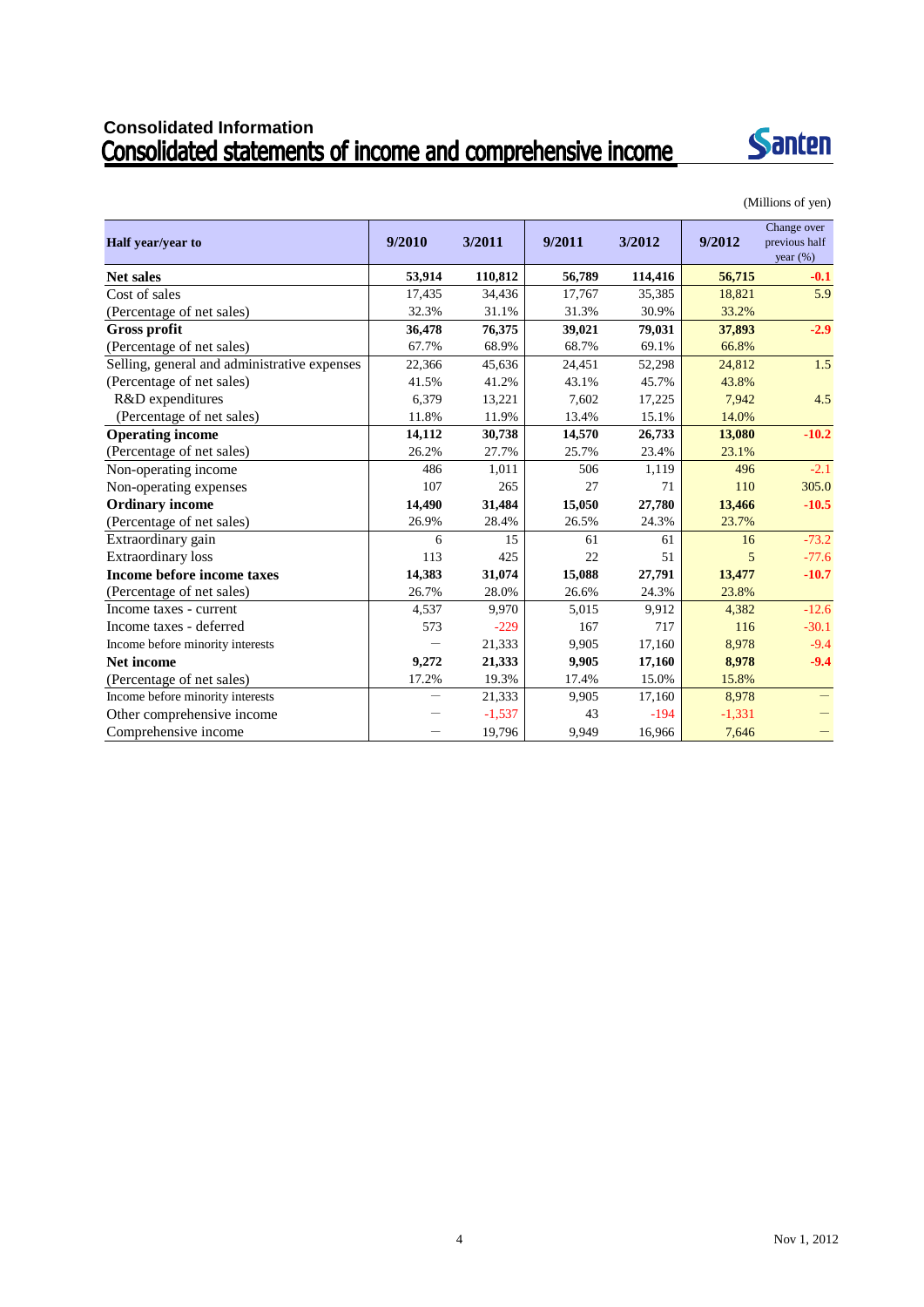# Consolidated Information<br>**Consolidated statements of income details**

| Major Selling, general and administrative expenses<br>(Millions of yen) |        |        |        |        |        |                                             |  |  |  |  |
|-------------------------------------------------------------------------|--------|--------|--------|--------|--------|---------------------------------------------|--|--|--|--|
| <b>Half</b> year/year to                                                | 9/2010 | 3/2011 | 9/2011 | 3/2012 | 9/2012 | Change over<br>previous half<br>year $(\%)$ |  |  |  |  |
| Personnel expenses                                                      | 6,767  | 13,612 | 7,352  | 14,933 | 7,567  | 2.9                                         |  |  |  |  |
| Sales promotion expenses                                                | 2,028  | 4,490  | 2,350  | 5,163  | 2,325  | -1.1                                        |  |  |  |  |
| Royalty expenses                                                        | 1,356  | 2,545  | 1.091  | 1,952  | 950    | $-12.9$                                     |  |  |  |  |
| Advertising expenses                                                    | 879    | 1,500  | 726    | 1,221  | 375    | $-48.3$                                     |  |  |  |  |
| R&D expenditures                                                        | 6,379  | 13.221 | 7,602  | 17,225 | 7.942  | 4.5                                         |  |  |  |  |

### ■Major Non-operating income and expenses (Millions of yen)

| <b>Half</b> year/year to     | 9/2010 | 3/2011 | 9/2011 | 3/2012 | 9/2012 | Change over<br>previous half<br>year $(\% )$ |
|------------------------------|--------|--------|--------|--------|--------|----------------------------------------------|
| Interest and dividend income | 249    | 521    | 251    | 528    | 263    | 4.5                                          |
| Gain on insurance received   | 136    | 136    | 143    | 143    | 157    | 10.1                                         |
| Interest expense             | 24     | 36     |        | 22     |        | $-79.1$                                      |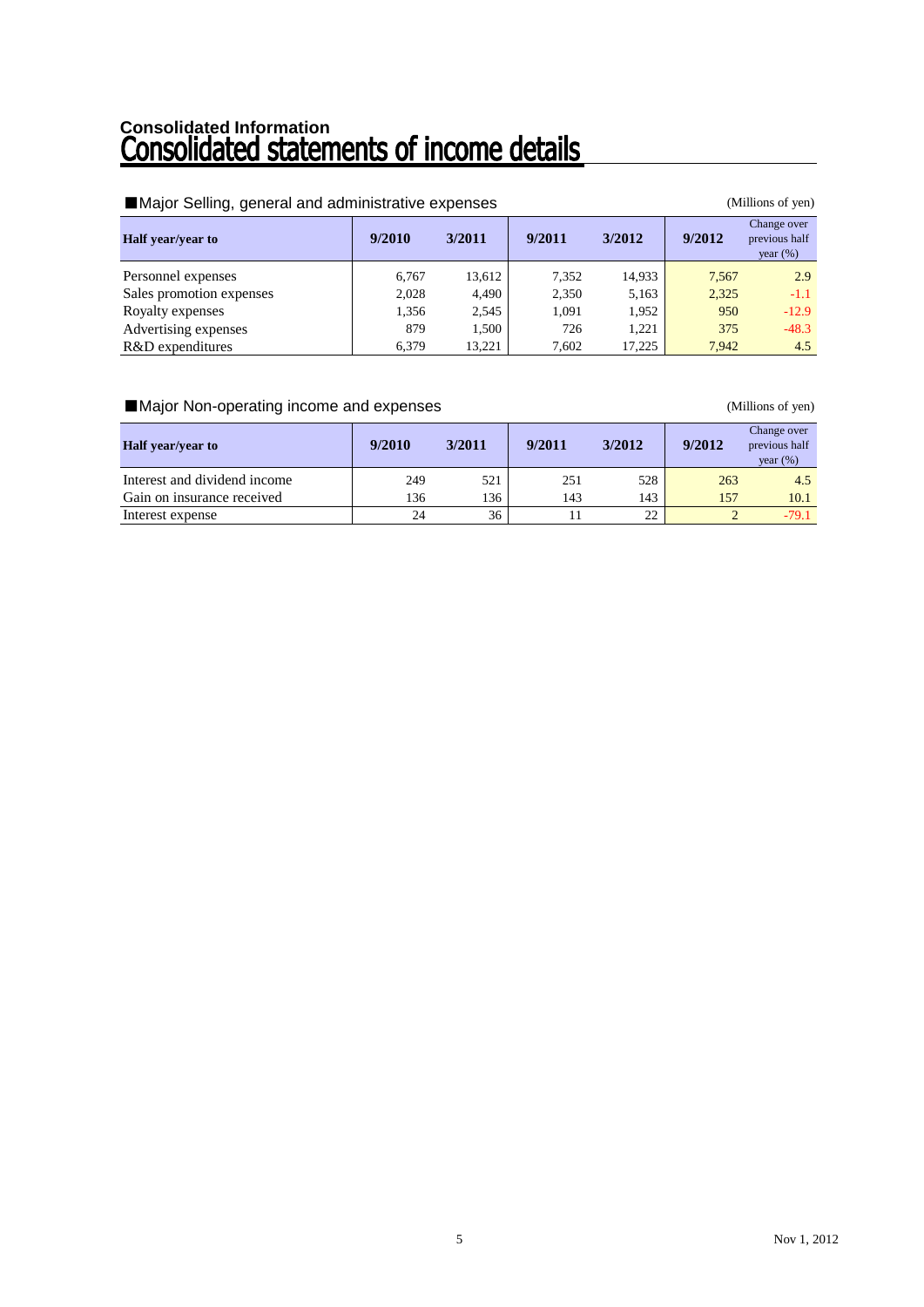## Sales details



### ■ Sales by segment (Millions of yen)

| ັ                                  |        |         |        |         |        |          |                           |
|------------------------------------|--------|---------|--------|---------|--------|----------|---------------------------|
| <b>Half</b> year/year to           | 9/2010 | 3/2011  | 9/2011 | 3/2012  | 9/2012 | % Change | 3/2013<br><b>Forecast</b> |
| Pharmaceuticals                    | 52,964 | 108,575 | 55,224 | 111,846 | 55,639 | 0.8      | 111,598                   |
| Prescription pharmaceuticals       | 50.456 | 103,852 | 52,778 | 107,249 | 52,459 | $-0.6$   | 105,434                   |
| Ophthalmic                         | 44,887 | 90,797  | 46,937 | 93,620  | 46,675 | $-0.6$   | 94,282                    |
| Anti-rheumatic drugs               | 5.045  | 9,833   | 5,157  | 9.987   | 5,045  | $-2.2$   | 9.544                     |
| Other prescription pharmaceuticals | 523    | 3,221   | 682    | 3,641   | 738    | 8.2      | 1,606                     |
| OTC pharmaceuticals                | 2.507  | 4,723   | 2.446  | 4,597   | 3,180  | 30.0     | 6,164                     |
| Others                             | 950    | 2,236   | 1,564  | 2,570   | 1.075  | $-31.3$  | 2,901                     |
| Medical devices                    | 944    | 2,224   | 1,558  | 2,558   | 1,069  | $-31.4$  | 2,891                     |
| <b>Others</b>                      | 5      | 11      |        | 11      | 5      | $-8.4$   | 10                        |
| Total net sales                    | 53,914 | 110,812 | 56,789 | 114,416 | 56,715 | $-0.1$   | 114,500                   |
|                                    |        |         |        |         |        |          |                           |

### [Domestic] (Millions of yen)

| <b>Half</b> year/year to           | 9/2010 | 3/2011 | 9/2011 | 3/2012 | 9/2012 | % Change | 3/2013<br><b>Forecast</b> |
|------------------------------------|--------|--------|--------|--------|--------|----------|---------------------------|
| Pharmaceuticals                    | 45.236 | 91,047 | 46,778 | 93.449 | 46.817 | 0.1      | 93,287                    |
| Prescription pharmaceuticals       | 42.734 | 86,332 | 44,336 | 88,862 | 43,641 | $-1.6$   | 87,171                    |
| Ophthalmic                         | 37.423 | 75,585 | 38,687 | 77.753 | 38,046 | $-1.7$   | 76.710                    |
| Anti-rheumatic drugs               | 4.987  | 9.727  | 5,073  | 9.883  | 5,013  | $-1.2$   | 9.454                     |
| Other prescription pharmaceuticals | 322    | 1,020  | 575    | 1,225  | 581    | 1.0      | 1,007                     |
| OTC pharmaceuticals                | 2.502  | 4,715  | 2.441  | 4,587  | 3,175  | 30.1     | 6,115                     |
| Others                             | 679    | 1.501  | 923    | 1.924  | 1.029  | 11.5     | 2,891                     |
| Medical devices                    | 673    | 1,490  | 917    | 1,912  | 1,023  | 11.6     | 2,881                     |
| <b>Others</b>                      | 5      | 11     | 5      | 11     | 5      | $-8.4$   | 10                        |
| Total domestic sales               | 45.915 | 92.549 | 47.701 | 95.374 | 47,846 | 0.3      | 96.178                    |
| (Percentage of total net sales)    | 85.2%  | 83.5%  | 84.0%  | 83.4%  | 84.4%  |          | 84.0%                     |

### [Overseas] (Millions of yen)

| <b>Half</b> year/year to           | 9/2010 | 3/2011 | 9/2011 | 3/2012 | 9/2012 | % Change | 3/2013<br><b>Forecast</b> |
|------------------------------------|--------|--------|--------|--------|--------|----------|---------------------------|
| Pharmaceuticals                    | 7,728  | 17,527 | 8.446  | 18,396 | 8,822  | 4.5      | 18,310                    |
| Prescription pharmaceuticals       | 7.722  | 17.519 | 8,441  | 18,386 | 8,817  | 4.5      | 18.262                    |
| Ophthalmic                         | 7.463  | 15,211 | 8,249  | 15.866 | 8,628  | 4.6      | 17,572                    |
| Anti-rheumatic drugs               | 57     | 106    | 84     | 103    | 31     | $-62.2$  | 90                        |
| Other prescription pharmaceuticals | 201    | 2.200  | 107    | 2.416  | 157    | 46.6     | 599                       |
| OTC pharmaceuticals                | 5      | 8      | 4      | 10     | 4      | $-1.7$   | 48                        |
| <b>Others</b>                      | 271    | 734    | 641    | 645    | 46     | $-92.8$  | 10                        |
| Medical devices                    | 271    | 734    | 641    | 645    | 46     | $-92.8$  | 10                        |
| <b>Others</b>                      |        |        |        |        |        |          | $\Omega$                  |
| Total overseas sales               | 7.999  | 18,262 | 9,087  | 19,042 | 8.868  | $-2.4$   | 18,321                    |
| (Percentage of total net sales)    | 14.8%  | 16.5%  | 16.0%  | 16.6%  | 15.6%  |          | 16.0%                     |

Forecasts in this report are based on the currently available information. Actual results may differ materially depending on a number of factors including adverse economic conditions etc.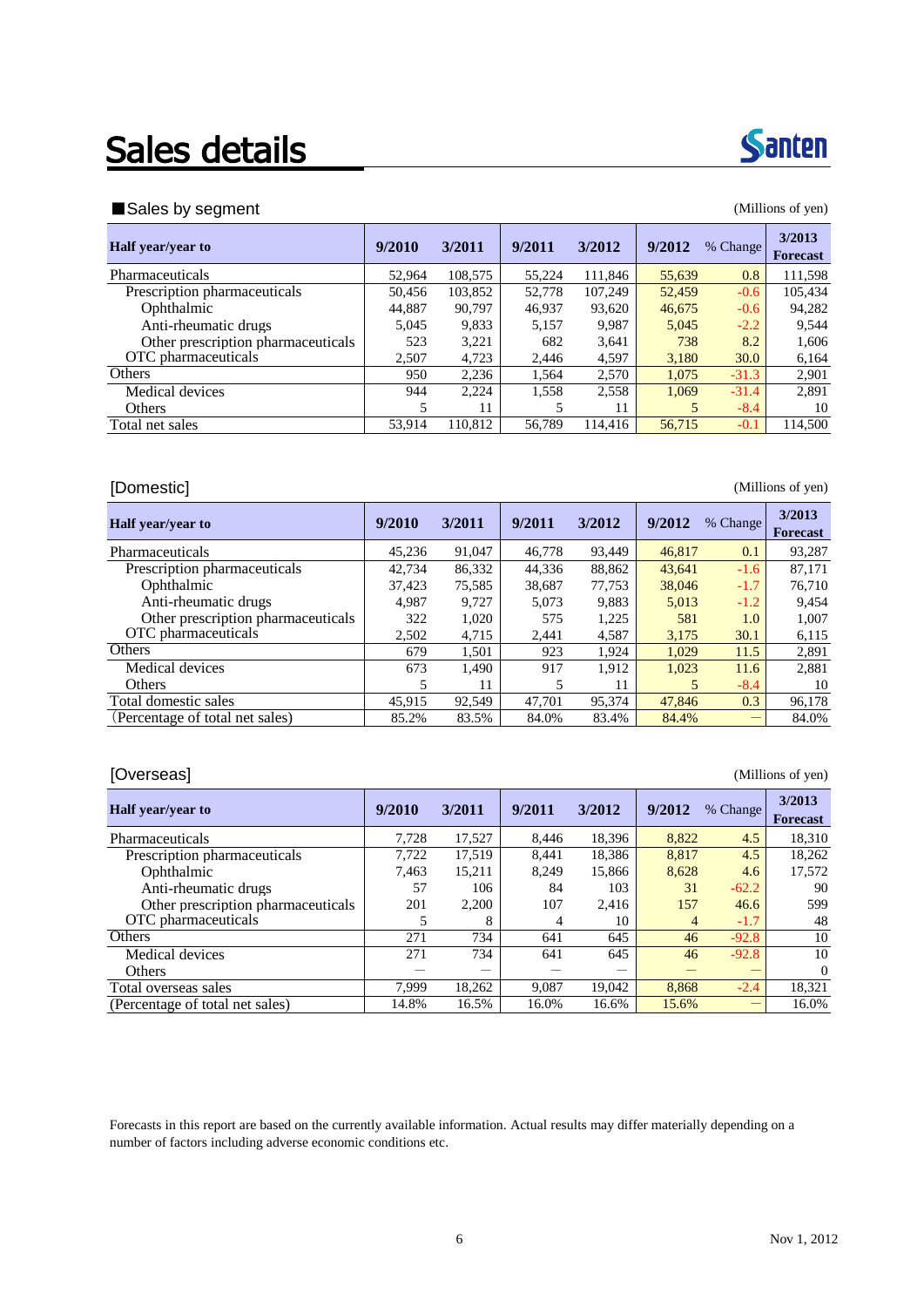## Sales details

### ■Sales of major prescription pharmaceuticals

| <b>Therapeutic category</b>        | <b>Generic name/formulation</b>                                               | <b>Brand name</b>    |       | <b>Region</b> Launched |
|------------------------------------|-------------------------------------------------------------------------------|----------------------|-------|------------------------|
| Bacterial conjunctivitis           | levofloxacin/ophthalmic solution                                              | Cravit               | Japan | Apr- $00$              |
|                                    | ofloxacin/ophthalmic solution                                                 | <b>Tarivid</b>       | Japan | $Sep-87$               |
|                                    | tafluprost/opthalmic solution                                                 | <b>Tapros</b>        | Japan | Dec-08                 |
| Glaucoma                           | dorzolamide hydrochloride-timolol maleate/<br>combination ophthalmic solution | Cosopt               | Japan | $Jun-10$               |
|                                    | timolol maleate/ophthalmic solution                                           | <b>Timoptol</b>      | Japan | $Sep-81$               |
|                                    | timotol maleate/<br>long-acting ophthalmic solution                           | <b>Timoptol XE</b>   | Japan | $Nov-99$               |
|                                    | bunazosin hydrochloride/opthalmic solution                                    | <b>Detantol</b>      | Japan | $Sep-01$               |
|                                    | isopropyl unoprostone/opthalmic solution                                      | Rescula $\mathbb{X}$ | Japan | $Oct-94$               |
| Allergy                            | levocabastine hydrochloride/<br>ophthalmic solution                           | Livostin             | Japan | $Jan-01$               |
| Corneal disease                    | sodium hyaluronate/ophthalmic solution                                        | <b>Hyalein</b>       | Japan | $Jun-95$               |
|                                    | diquafosol sodium                                                             | <b>Diquas</b>        | Japan | $Dec-10$               |
| Inflammation                       | fluorometholone/ophthalmic solution                                           | <b>Flumetholon</b>   | Japan | $Oct-75$               |
| Senile cataract                    | pirenoxine/ophthalmic solution                                                | <b>Kary Uni</b>      | Japan | Jul-92                 |
| Adjuvant for ophthalmic operations | sodium hyaluronate/<br>adjuvant for ophthalmic operations                     | <b>Opegan Hi</b>     | Japan | Jan- $95$              |
|                                    | bucillamine/tablet                                                            | <b>Rimatil</b>       | Japan | $Sep-87$               |
| Rheumatoid arthritis               | salazosulfapyridine/enteric coated tablet                                     | <b>Azulfidine EN</b> | Japan | Dec-95                 |
|                                    | methotrexate/tablet                                                           | <b>Metolate</b>      | Japan | $Jul-04$               |

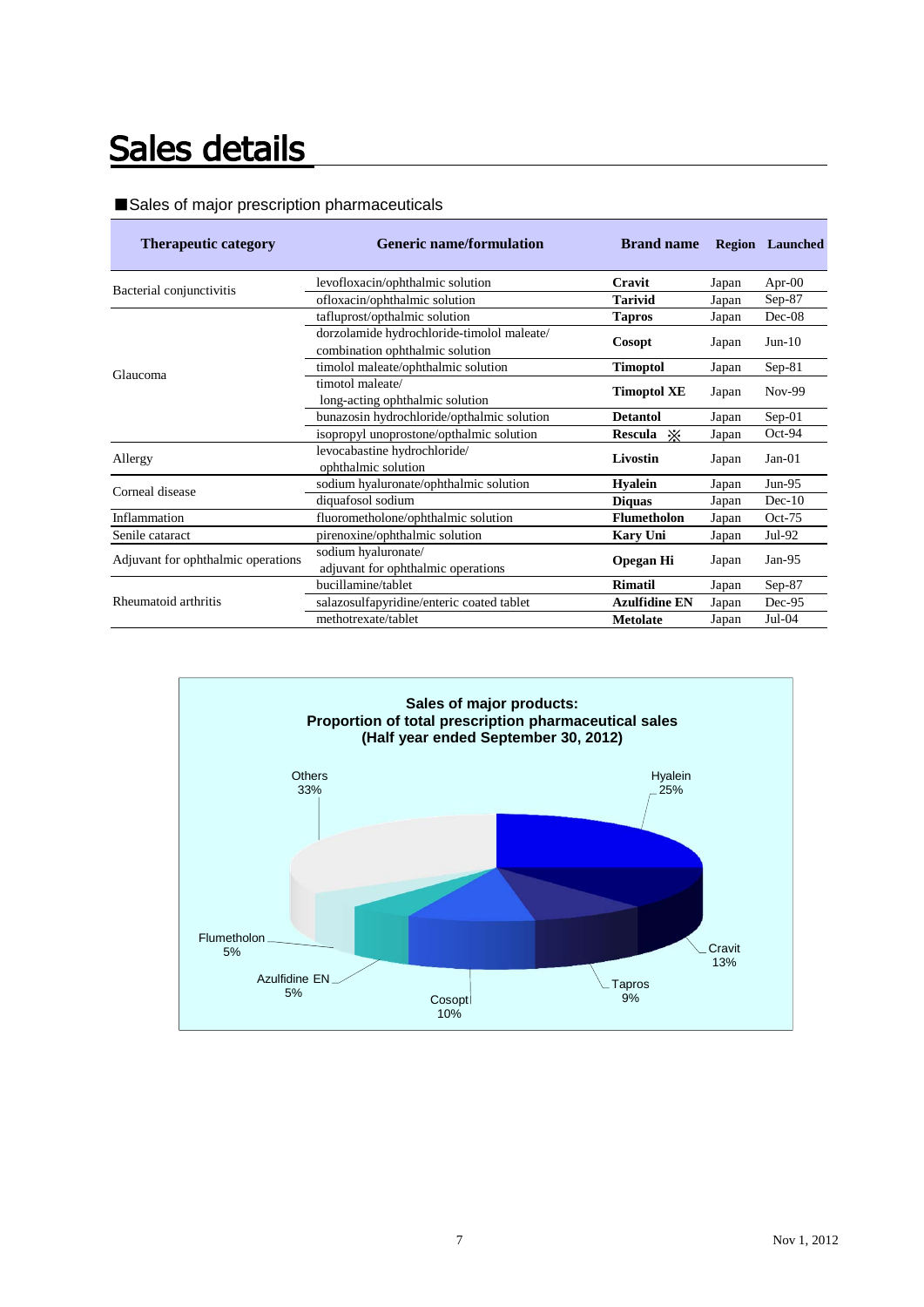

| (Millions of yen)    |          |                           |          |        |                   |        |        |        |
|----------------------|----------|---------------------------|----------|--------|-------------------|--------|--------|--------|
|                      |          |                           |          |        | Half year/year to |        |        |        |
| <b>Brand name</b>    | % Change | 3/2013<br><b>Forecast</b> | % Change | 9/2012 | 3/2012            | 9/2011 | 3/2011 | 9/2010 |
| Cravit               | $-2.4$   | 12.075                    | $-14.8$  | 5,769  | 12,368            | 6.767  | 12,904 | 6,950  |
| <b>Tarivid</b>       | $-18.4$  | 1,577                     | $-6.9$   | 965    | 1,932             | 1,036  | 2,419  | 1,254  |
| <b>Tapros</b>        | 9.9      | 8,076                     | 8.0      | 3,933  | 7,351             | 3,642  | 6,633  | 3,306  |
| Cosopt               | 38.1     | 8,661                     | 50.1     | 4,252  | 6,271             | 2,832  | 2,935  | 1,003  |
| <b>Timoptol</b>      | $-32.5$  | 1,148                     | $-19.4$  | 730    | 1,701             | 906    | 2,152  | 1,174  |
| <b>Timoptol XE</b>   | $-22.8$  | 1,856                     | $-13.4$  | 1,099  | 2,404             | 1,269  | 2,891  | 1,579  |
| <b>Detantol</b>      | $-9.1$   | 1,789                     | $-5.7$   | 948    | 1,968             | 1,005  | 2,064  | 1,079  |
| Rescula              | $-4.9$   | 2,351                     | $-9.3$   | 1,164  | 2,472             | 1,284  | 2,777  | 1,471  |
| Livostin             | 1.7      | 3,404                     | $-1.7$   | 1,176  | 3,346             | 1,196  | 3,800  | 1,090  |
| <b>Hyalein</b>       | $-8.0$   | 20,443                    | $-3.9$   | 10,884 | 22,216            | 11,322 | 21,257 | 10,639 |
| <b>Diquas</b>        | 86.2     | 5,299                     | 100.1    | 2,244  | 2,846             | 1,121  | 745    |        |
| Flumetholon          | $-4.1$   | 3,904                     | 0.6      | 2,002  | 4,072             | 1,991  | 4,753  | 2,179  |
| Kary Uni             | 4.3      | 3,849                     | 1.4      | 1,947  | 3,690             | 1,920  | 3,728  | 1,939  |
| <b>Opegan Hi</b>     | 2.3      | 3,086                     | $-6.3$   | 1,439  | 3,018             | 1,535  | 3,226  | 1,650  |
| <b>Rimatil</b>       | $-12.6$  | 3,211                     | $-13.0$  | 1,697  | 3,673             | 1,952  | 3,944  | 2,062  |
| <b>Azulfidine EN</b> | $-5.2$   | 3,818                     | $-6.5$   | 1,934  | 4,030             | 2,069  | 4,106  | 2,109  |
| <b>Metolate</b>      | 9.0      | 1,859                     | 23.3     | 1,006  | 1,705             | 816    | 1,250  | 608    |



Forecasts in this report are based on the currently available information. Actual results may differ materially depending on a number of factors including adverse economic conditions etc.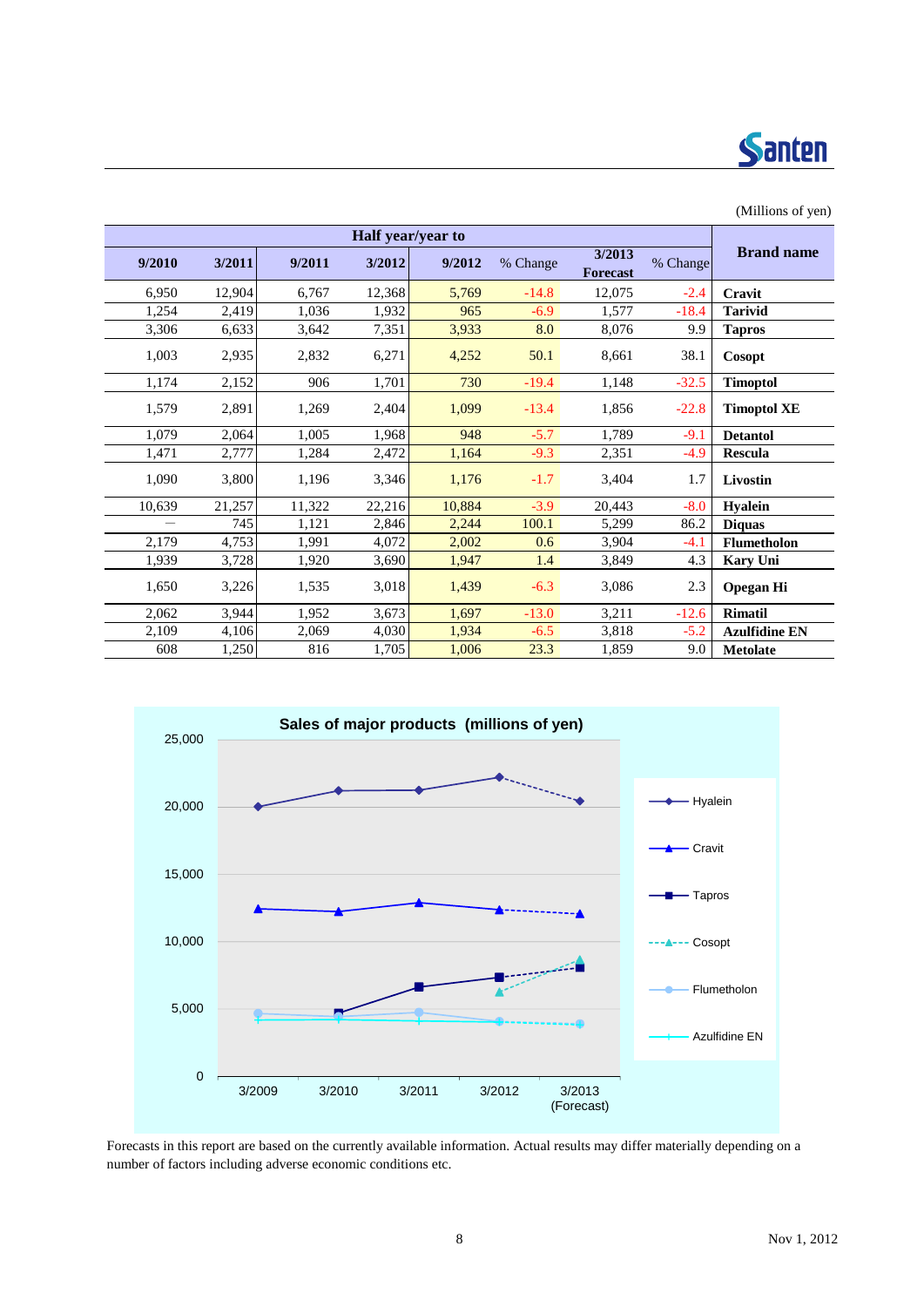## **Consolidated balance sheets**

### ■Assets

| At half-year/year end                  | 9/2010        |                        | 3/2011        |                       | 9/2011        |                        | 3/2012                               |      | 9/2012        |                       |
|----------------------------------------|---------------|------------------------|---------------|-----------------------|---------------|------------------------|--------------------------------------|------|---------------|-----------------------|
|                                        | Million yen   | Propor-<br>tion $(% )$ | Million yen   | Propor-<br>tion $(%)$ | Million yen   | Propor-<br>tion $(% )$ | Propor-<br>Million yen<br>tion $(%)$ |      | Million yen   | Propor-<br>tion $(%)$ |
| <b>Current assets</b>                  | 118,927       | 71.1                   | 137,668       | 74.5                  | 142,285       | 75.5                   | 140,288                              | 70.6 | 123,909       | 67.1                  |
| Cash and deposits                      | 55,435        |                        | 65,558        |                       | 69,991        |                        | 66,235                               |      | 48,792        |                       |
| Notes and accounts<br>receivable-trade | 37,262        |                        | 38,980        |                       | 38,973        |                        | 37,923                               |      | 39,259        |                       |
| Marketable securities                  | 8,913         |                        | 13,332        |                       | 13,450        |                        | 12,739                               |      | 13,208        |                       |
| Inventories                            | 13,356        |                        | 14,704        |                       | 15,421        |                        | 17,949                               |      | 17,268        |                       |
| Deferred tax assets                    | 2,046         |                        | 1,986         |                       | 2,012         |                        | 1,921                                |      | 1,804         |                       |
| Other current assets                   | 1,915         |                        | 3,106         |                       | 2,438         |                        | 3,521                                |      | 3,576         |                       |
| Allowance for doubtful<br>receivables  | $-1$          |                        | $-1$          |                       | $-1$          |                        | $-1$                                 |      | $-1$          |                       |
| <b>Fixed assets</b>                    | 48,451        | 28.9                   | 47,133        | 25.5                  | 46,174        | 24.5                   | 58,513                               | 29.4 | 60.837        | 32.9                  |
| Tangible assets                        | 25,376        | 15.2                   | 24,956        | 13.5                  | 24,827        | 13.2                   | 25,523                               | 12.8 | 25,928        | 14.0                  |
| Buildings and structures               | 13,982        |                        | 13,450        |                       | 12,951        |                        | 12,806                               |      | 12,333        |                       |
| Machinery, equipment<br>and vehicles   | 1,758         |                        | 1,632         |                       | 1,558         |                        | 1,581                                |      | 1,574         |                       |
| Land                                   | 8,215         |                        | 8,216         |                       | 8,203         |                        | 8,213                                |      | 8,200         |                       |
| Leased assets                          | 90            |                        | 186           |                       | 177           |                        | 166                                  |      | 138           |                       |
| Construction in progress               | 60            |                        | 186           |                       | 598           |                        | 1,365                                |      | 2,239         |                       |
| Other tangibles                        | 1,269         |                        | 1,283         |                       | 1,338         |                        | 1,390                                |      | 1,442         |                       |
| Intangible assets                      | 1,044         | 0.6                    | 991           | 0.5                   | 966           | 0.5                    | 12,877                               | 6.5  | 12,360        | 6.7                   |
| Goodwill                               |               |                        |               |                       |               |                        | 5,801                                |      | 5,378         |                       |
| In-process research and<br>development |               |                        |               |                       |               |                        | 5,941                                |      | 5,825         |                       |
| Software                               | 997           |                        | 952           |                       | 741           |                        | 831                                  |      | 730           |                       |
| Other intangibles                      | 46            |                        | 39            |                       | 224           |                        | 301                                  |      | 425           |                       |
| Investments and other assets           | 22,030        | 13.2                   | 21,185        | 11.5                  | 20,380        | 10.8                   | 20,112                               | 10.1 | 22,548        | 12.2                  |
| Investment securities                  | 13,841        |                        | 12,141        |                       | 11,788        |                        | 12,411                               |      | 13,893        |                       |
| Deferred tax assets                    | 6,734         |                        | 7,538         |                       | 7,085         |                        | 6,500                                |      | 6,345         |                       |
| Other assets                           | 1,454         |                        | 1,505         |                       | 1,506         |                        | 1,200                                |      | 2,308         |                       |
| <b>Total assets</b>                    | 167,378 100.0 |                        | 184,801 100.0 |                       | 188,459 100.0 |                        | 198,801 100.0                        |      | 184,746 100.0 |                       |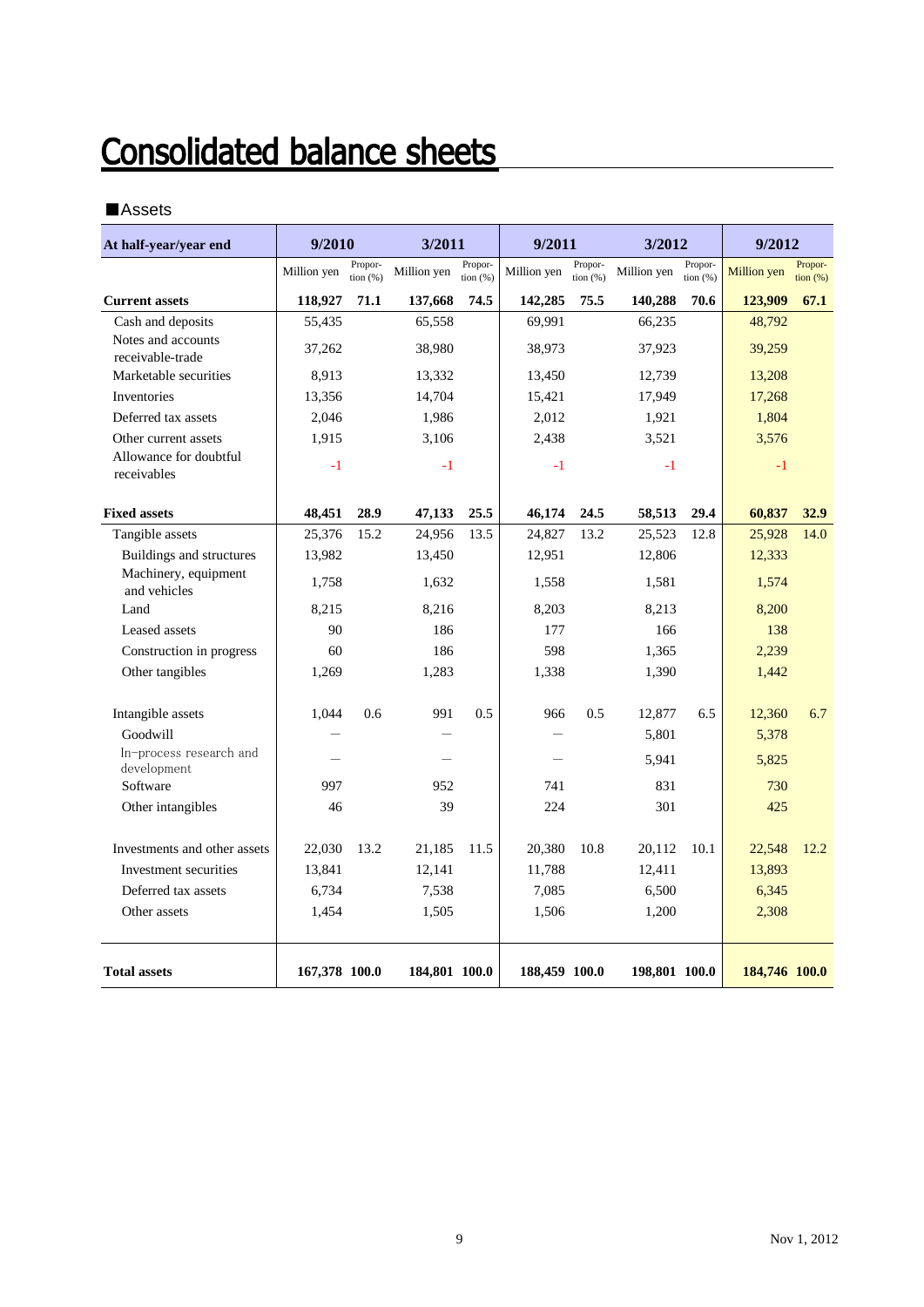

### ■Liabilities and net assets

| At half-year/year end                                  | 9/2010        |                       | 3/2011        |                       | 9/2011        |                       | 3/2012        |                       | 9/2012        |                              |
|--------------------------------------------------------|---------------|-----------------------|---------------|-----------------------|---------------|-----------------------|---------------|-----------------------|---------------|------------------------------|
|                                                        | Million yen   | Propor-<br>tion $(%)$ | Million yen   | Propor-<br>tion $(%)$ | Million yen   | Propor-<br>tion $(%)$ | Million yen   | Propor-<br>tion $(%)$ | Million yen   | Propor-<br>$\frac{1}{2}$ (%) |
| <b>Current liabilities</b>                             | 21,588        | 12.9                  | 24,104        | 13.0                  | 22,293        | 11.8                  | 27,425        | 13.8                  | 23,671        | <b>12.8</b>                  |
| Trade accounts payable                                 | 5,103         |                       | 6,031         |                       | 5,314         |                       | 8,074         |                       | 5,570         |                              |
| Other payables                                         | 7,467         |                       | 8,444         |                       | 7,647         |                       | 9,009         |                       | 9,439         |                              |
| Income taxes payable                                   | 4,544         |                       | 4,631         |                       | 5,205         |                       | 5,282         |                       | 4,479         |                              |
| Reserve for bonuses                                    | 2,504         |                       | 2,712         |                       | 2,595         |                       | 2,943         |                       | 2,711         |                              |
| Other current liabilities                              | 1,967         |                       | 2,285         |                       | 1,529         |                       | 2,115         |                       | 1,470         |                              |
| <b>Non-current liabilities</b>                         | 4,096         | 2.4                   | 4,292         | 2.3                   | 4,009         | 2.1                   | 6,514         | 3.3                   | 6,553         | 3.6                          |
| Deferred tax liabilities                               | 15            |                       | 20            |                       | 20            |                       | 1,996         |                       | 1,957         |                              |
| Retirement and severance                               | 3,153         |                       | 3,266         |                       | 3,387         |                       | 3,459         |                       | 3,643         |                              |
| benefits                                               |               |                       |               |                       |               |                       |               |                       |               |                              |
| Retirement and severance<br>benefits for directors and | 446           |                       | 453           |                       | 189           |                       | 222           |                       | 203           |                              |
| corporate auditors                                     |               |                       |               |                       |               |                       |               |                       |               |                              |
| Asset retirement obligation                            | 159           |                       | 160           |                       | 161           |                       | 161           |                       | 162           |                              |
| Other liabilities                                      | 322           |                       | 391           |                       | 249           |                       | 674           |                       | 586           |                              |
|                                                        |               |                       |               |                       |               |                       |               |                       |               |                              |
| <b>Total liabilities</b>                               | 25,685        | 15.3                  | 28,397        | 15.4                  | 26,302        | 14.0                  | 33,940        | 17.1                  | 30,224        | 16.4                         |
| <b>Shareholders' equity</b>                            | 147,819       | 88.3                  | 162,159       | 87.7                  | 167,824       | 89.1                  | 170,770       | 85.9                  | 161,705       | 87.5                         |
| Common stock                                           | 6,591         | 3.9                   | 6,614         | 3.6                   | 6,670         | 3.5                   | 6,694         | 3.4                   | 6,720         | 3.6                          |
| Capital surplus                                        | 7,286         | 4.4                   | 7,968         | 4.3                   | 8,025         | 4.3                   | 8,049         | 4.0                   | 8,075         | 4.4                          |
| Retained earnings                                      | 138,922       | 83.0                  | 147,578       | 79.9                  | 153,131       | 81.3                  | 156,030       | 78.5                  | 160,651       | 87.0                         |
| Treasury stock, at cost                                | $-4,979$      | $-3.0$                | $-1$          | $-0.0$                | $-3$          | $-0.0$                | $-4$          | $-0.0$                | $-13,742$     | $-7.4$                       |
| <b>Accumulated other</b>                               |               |                       |               |                       |               |                       |               |                       |               |                              |
| comprehensive income                                   | $-6,432$      | $-3.8$                | $-6,061$      | $-3.3$                | $-6,017$      | $-3.2$                | $-6,255$      | $-3.1$                | $-7,587$      | $-4.1$                       |
| Unrealized (losses) gains on                           | $-556$        | $-0.3$                | $-443$        | $-0.2$                | $-83$         | $-0.0$                | 51            | 0.0                   | 92            | 0.1                          |
| securities, net of taxes                               |               |                       |               |                       |               |                       |               |                       |               |                              |
| Foreign currency translation                           | $-5,875$      | $-3.5$                | $-5,618$      | $-3.0$                | $-5,934$      | $-3.1$                | $-6,306$      | $-3.2$                | $-7,679$      | $-4.2$                       |
| adjustments                                            |               |                       |               |                       |               |                       |               |                       |               |                              |
| <b>Stock subscription rights</b>                       | 306           | 0.2                   | 305           | 0.2                   | 350           | 0.2                   | 347           | 0.2                   | 403           | 0.2                          |
| <b>Total net assets</b>                                | 141,693       | 84.7                  | 156,404       | 84.6                  | 162,156       | 86.0                  | 164,861       | 82.9                  | 154,521       | 83.6                         |
| <b>Total liabilities and</b><br>net assets             | 167,378 100.0 |                       | 184,801 100.0 |                       | 188,459 100.0 |                       | 198,801 100.0 |                       | 184,746 100.0 |                              |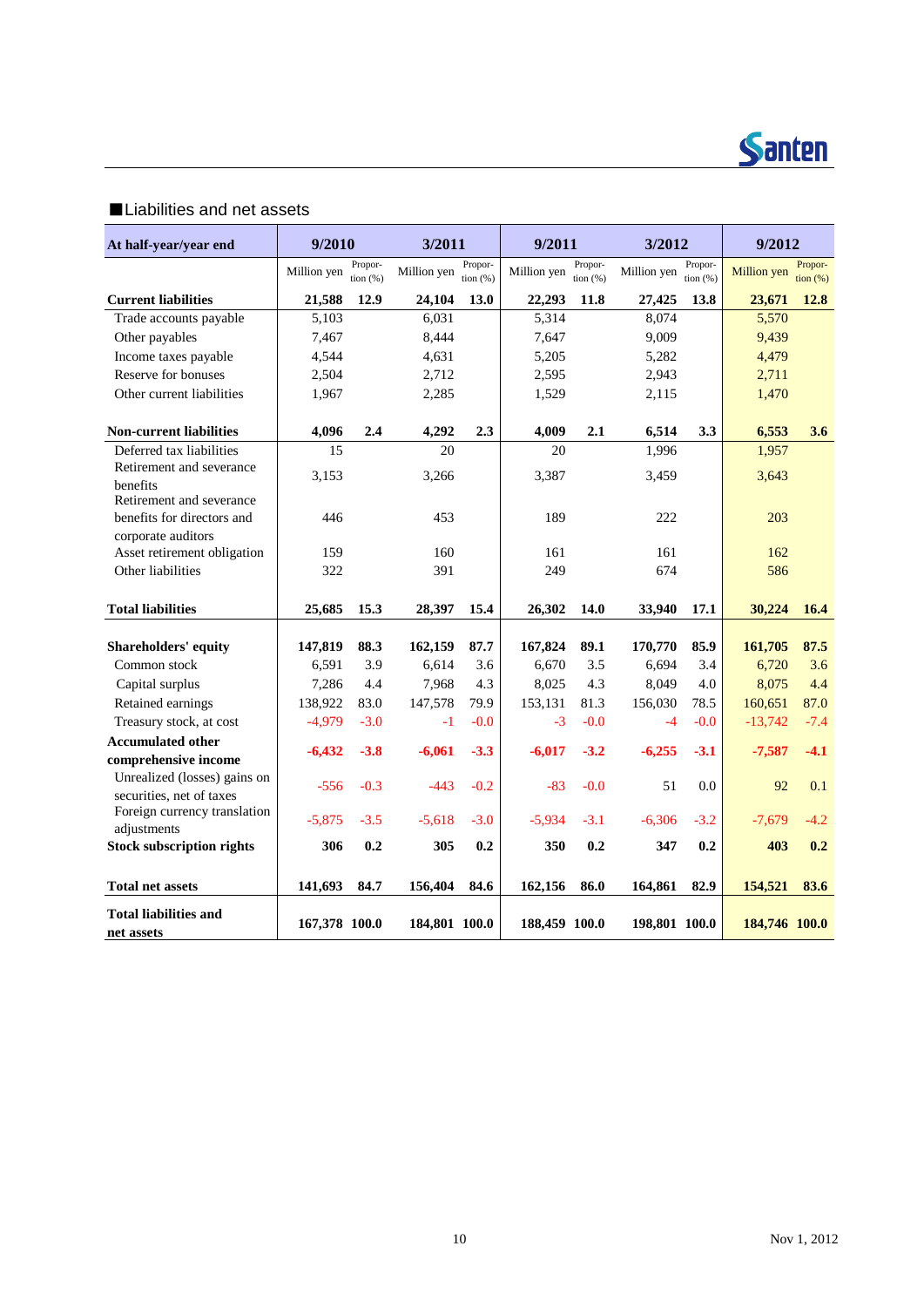## **Consolidated statements of cash flows**

|                                                                             |          |           |                |           | (Millions of yen) |
|-----------------------------------------------------------------------------|----------|-----------|----------------|-----------|-------------------|
| Half year/year to                                                           | 9/2010   | 3/2011    | 9/2011         | 3/2012    | 9/2012            |
| I. Cash flows from operating activities:                                    |          |           |                |           |                   |
| Income before income taxes                                                  | 14,383   | 31,074    | 15,088         | 27,791    | 13,477            |
| Depreciation and amortization                                               | 1,488    | 2,976     | 1,352          | 2,787     | 1,244             |
| Amortization of goodwill                                                    |          |           |                | 162       | 319               |
| Increase/decrease in retirement and severance benefits                      | 248      | 359       | 122            | 178       | 188               |
| Interest and dividend income                                                | $-249$   | $-521$    | $-251$         | $-528$    | $-263$            |
| Interest expense                                                            | 24       | 36        | 11             | 22        | 2                 |
| Increase/decrease in trade receivables                                      | $-2,237$ | $-3,892$  | $-2$           | 1,037     | $-1,515$          |
| Increase/decrease in inventories                                            | 6        | $-1,299$  | $-758$         | $-3,294$  | 509               |
| Increase/decrease in trade accounts payable                                 | $-582$   | 521       | $-785$         | 2,033     | $-2,481$          |
| Other, net                                                                  | $-463$   | $-11$     | $-1,254$       | 29        | $-2,220$          |
| Subtotal                                                                    | 12,618   | 29,243    | 13,522         | 30,219    | 9,260             |
| Interest and dividend income received                                       | 244      | 513       | 255            | 549       | 270               |
| Interest expense paid                                                       | $-25$    | $-36$     | $-8$           | $-16$     | $-0$              |
| Income taxes paid                                                           | $-6,543$ | $-11,951$ | $-4,441$       | $-9,268$  | $-5,168$          |
| Net cash provided by operating activities                                   | 6,294    | 17,769    | 9,327          | 21,483    | 4,362             |
| II. Cash flows from investing activities:                                   |          |           |                |           |                   |
| Increase in fixed deposits                                                  | $-1,933$ | $-4,384$  | $-145$         | $-165$    | $-449$            |
| Decrease in fixed deposits                                                  | 1,235    | 3,519     | 2,003          | 2,781     | 174               |
| Payments for acquisition of marketable securities                           | $-1,412$ | $-1,488$  | $-1,416$       | $-1,617$  | $-304$            |
| Proceeds from sale of marketable securities                                 |          | 403       | 1,924          | 4,850     | 1,537             |
| Payments for acquisition of fixed assets                                    | $-783$   | $-1,650$  | $-1,327$       | $-3,280$  | $-1,380$          |
| Proceeds from sale of fixed assets                                          | 185      | 188       | 5              | 6         | 30                |
| Purchase of investment securities                                           | $-3,071$ | $-4,296$  | $-4$           | $-2,420$  | $-2,219$          |
| Proceeds from sale of investment securities                                 | 3        | 20        | 377            | 377       |                   |
| Other, net                                                                  | 8        | 12        | $\overline{0}$ | $-10,804$ | $\mathbf{0}$      |
| Net cash (used in) provided by investing activities                         | $-5,769$ | $-7,676$  | 1,416          | $-10,272$ | $-2,612$          |
| III. Cash flows from financing activities:                                  |          |           |                |           |                   |
| Purchase of treasury stock                                                  | $-22$    | $-25$     | $-1$           | $-2$      | $-13,763$         |
| Dividends paid                                                              | $-3,401$ | $-6,808$  | $-4,350$       | $-8,705$  | $-4,354$          |
| Other, net                                                                  | $-171$   | 5,263     | 107            | 148       | 36                |
| Net cash used in financing activities                                       | $-3,594$ | $-1,570$  | $-4,244$       | $-8,559$  | $-18,082$         |
| <b>IV</b> . Effect of exchange rate changes on cash<br>and cash equivalents | $-463$   | $-388$    | $-267$         | -98       | $-484$            |
| V. Net increase/decrease in cash and cash equivalents                       | $-3,532$ | 8,133     | 6,231          | 2,553     | $-16,817$         |
| VI. Cash and cash equivalents at beginning of year                          | 64,348   | 64,348    | 72,482         | 72,482    | 75,035            |
| <b>VII.</b> Cash and cash equivalents at end of year                        | 60,815   | 72,482    | 78,714         | 75,035    | 58,218            |

(Millions of yen)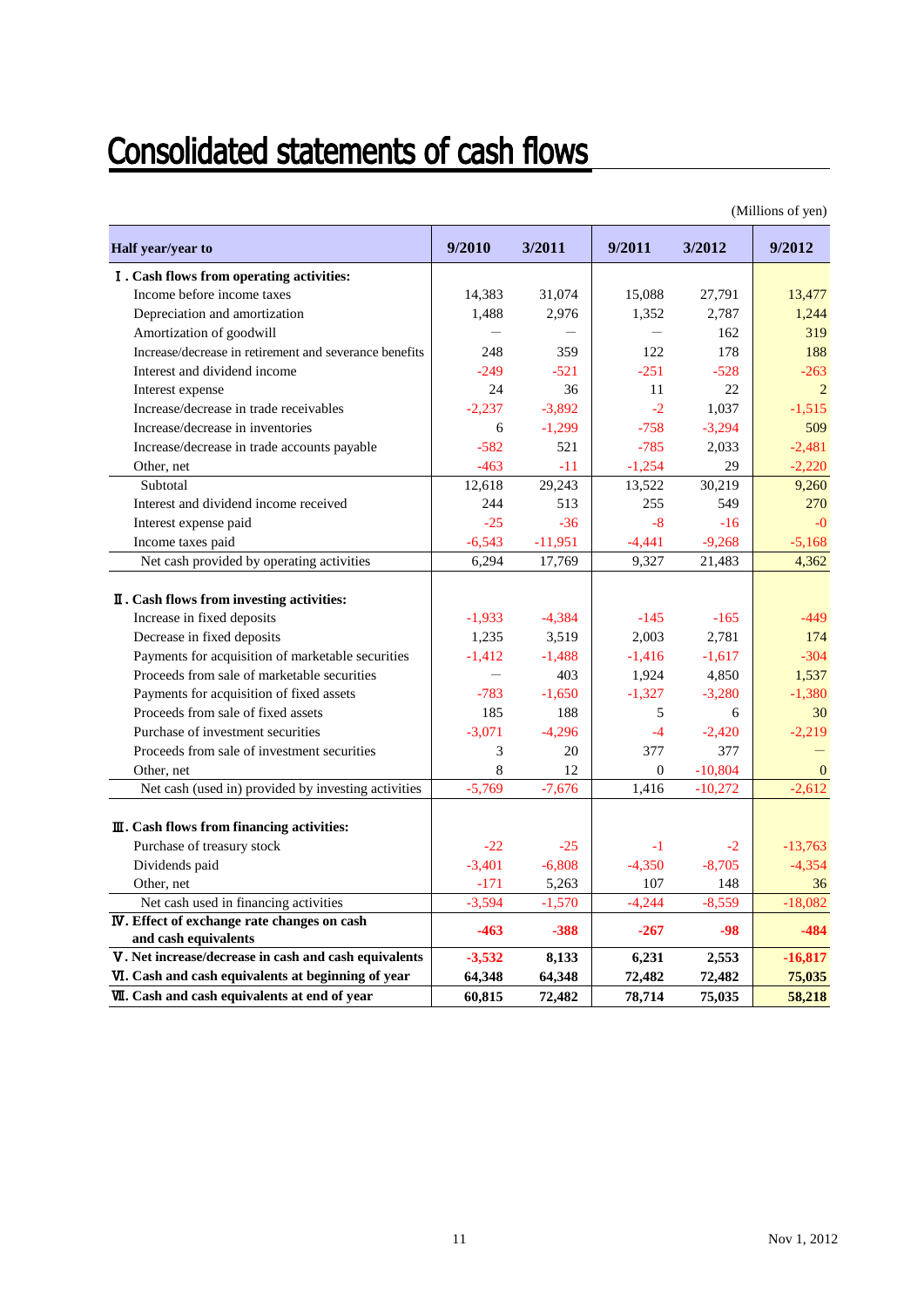## Other Consolidated information



### ■R&D expenditures (Millions of yen)

| <b>Half</b> year/year to | 9/2010 | 3/2011 | 9/2011 | 3/2012 | 9/2012 | 3/2013<br><b>Forecast</b> |
|--------------------------|--------|--------|--------|--------|--------|---------------------------|
| Consolidated             | 6.379  | 13.221 | 7.602  | 17.225 | 7.942  | 17.500                    |
| Percentage of net sales  | 1.8%   | 11.9%  | 13.4%  | 15.1%  | 14.0%  | 15.3%                     |

### ■Capital expenditures (Millions of yen)

| <b>Half</b> vear/vear to | 9/2010 | 3/2011 | 9/2011 | 3/2012 | 9/2012 | 3/2013<br><b>Forecast</b> |
|--------------------------|--------|--------|--------|--------|--------|---------------------------|
| Consolidated             | 497    | .709   | 1,261  | 3,492  | 1,872  | 6,430                     |

**Note**: Includes investment in facilities spent on a lease contract basis.

### ■Depreciation and amortization (Millions of yen)

| <b>Half</b> year/year to                        | 9/2010 | 3/2011 | 9/2011 | 3/2012 | 9/2012 | 3/2013<br><b>Forecast</b> |
|-------------------------------------------------|--------|--------|--------|--------|--------|---------------------------|
| Manufacturing cost                              | 730    | 1,532  | 679    | 1,400  | 580    | 1,290                     |
| Selling, general and<br>administrative expenses | 274    | 512    | 286    | 553    | 276    | 640                       |
| R&D expenses                                    | 373    | 762    | 351    | 764    | 344    | 910                       |
| Consolidated total                              | 1,379  | 2,808  | 1,317  | 2,717  | 1.200  | 2,840                     |

### ■Lease expenses (Millions of yen)

| <b>Half</b> year/year to | 9/2010 | 3/2011 | 9/2011 | 3/2012 | 9/2012 | 3/2013<br><b>Forecast</b> |
|--------------------------|--------|--------|--------|--------|--------|---------------------------|
| Consolidated             | 128    | 156    | 18     | 23     |        | 10                        |
| Manufacturing cost       | 92     | 94     |        |        |        |                           |

### ■Number of employees

| At half-year/year end                | 9/2010 | 3/2011 | 9/2011 | 3/2012 | 9/2012 |
|--------------------------------------|--------|--------|--------|--------|--------|
| Consolidated                         | 2,818  | 2,867  | 2.946  | 3,053  | 3,095  |
| Sales division                       | 1,120  | 1,108  | 1,206  | 1,268  | 1,314  |
| Production division                  | 839    | 847    | 854    | 860    | 863    |
| R&D division                         | 562    | 574    | 575    | 624    | 613    |
| Corporate or back-office<br>division | 297    | 338    | 311    | 301    | 305    |

Forecasts in this report are based on the currently available information. Actual results may differ materially depending on a number of factors including adverse economic conditions etc.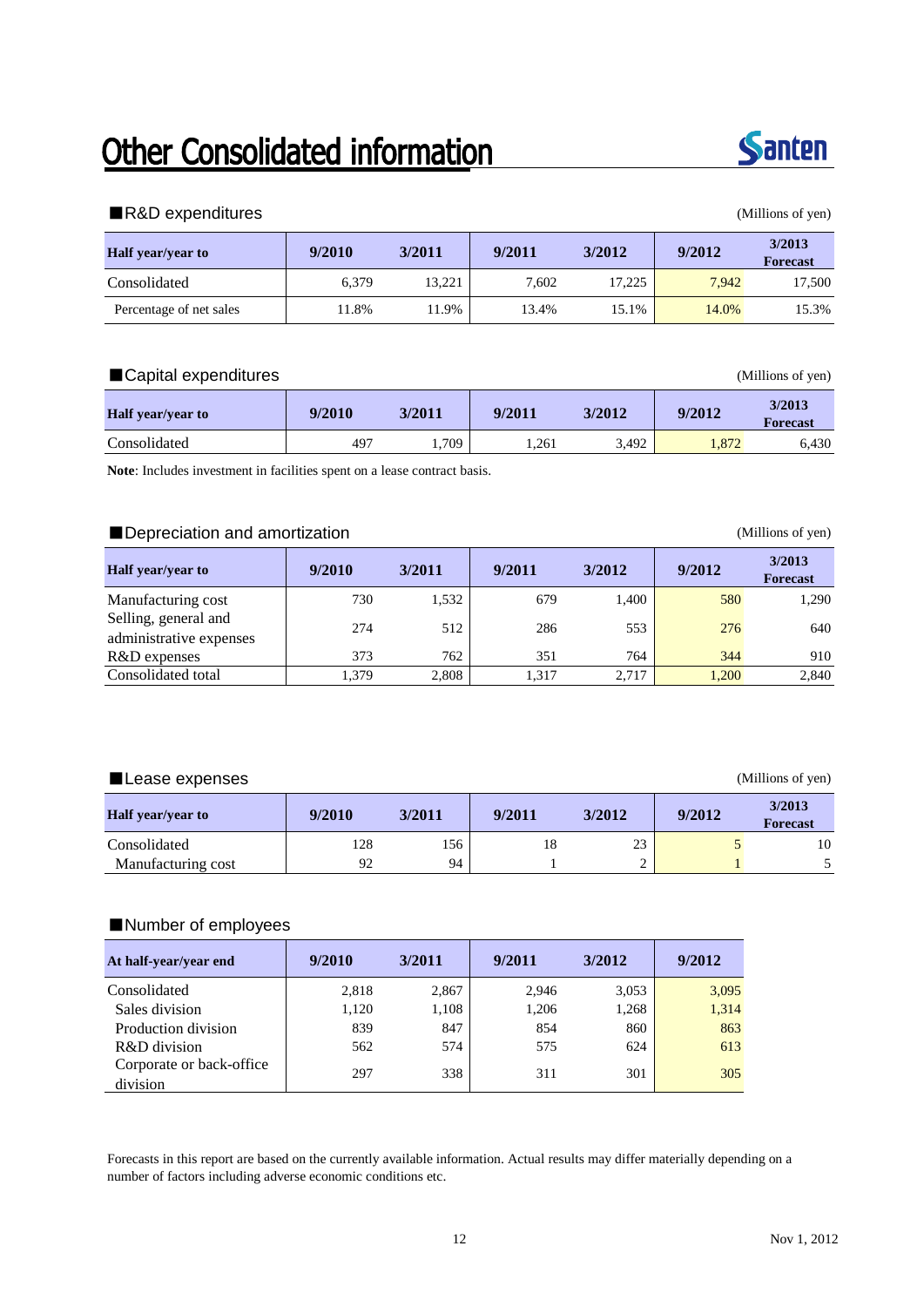# Reference information<br>**Research & development**

### ■Pipeline of prescription pharmaceuticals (Clinical Stage)

| Generic name                                                                                                 | Dev. code | Indication                                                                                                                                                      | Original/Licensor | Region                       | P <sub>1</sub> | P <sub>2</sub> | P <sub>3</sub> |  | NDA Filed Approved Launched |          |
|--------------------------------------------------------------------------------------------------------------|-----------|-----------------------------------------------------------------------------------------------------------------------------------------------------------------|-------------------|------------------------------|----------------|----------------|----------------|--|-----------------------------|----------|
|                                                                                                              |           |                                                                                                                                                                 |                   | Japan                        |                |                |                |  |                             | Dec-08   |
|                                                                                                              |           |                                                                                                                                                                 |                   | Europe <sup>l</sup>          |                |                |                |  |                             | $Jun-08$ |
| Tafluprost                                                                                                   | DF-085    | Glaucoma/                                                                                                                                                       | Co-development    | U.S.                         |                | (Licensed Out) |                |  |                             | $Mar-12$ |
|                                                                                                              |           | Ocular hypertension                                                                                                                                             | with Asahi Glass  | Latin America (Licensed Out) |                |                |                |  |                             | Aug-10   |
|                                                                                                              |           |                                                                                                                                                                 |                   | Asia                         |                | $Jan-11$       |                |  |                             | $Mar-10$ |
|                                                                                                              |           |                                                                                                                                                                 |                   | China                        |                |                |                |  |                             |          |
|                                                                                                              |           | A prostaglandin $F_{2a}$ derivative for the treatment of glaucoma and ocular hypertension. Launched in Japan in December, 2008. In Europe, launched in Germany, |                   |                              |                |                |                |  |                             |          |
|                                                                                                              |           | Denmark, etc. In the countries including the U.S., development rights were granted to Merck & Co., Inc. (U.S.) in April, 2009. In Asia, launched in Hong Kong,  |                   |                              |                |                |                |  |                             |          |
| Korea, Indonesia, Singapore. NDA filed in China. In the U.S., launched in March, 2012 by Merck and Co., Inc. |           |                                                                                                                                                                 |                   |                              |                |                |                |  |                             |          |
|                                                                                                              |           |                                                                                                                                                                 |                   |                              |                |                |                |  |                             |          |

| Generic name                                                                                                                                                                                                                                                             | Dev. code | Indication | Original/Licensor | Region | P <sub>1</sub> | P <sub>2</sub> | P3 |          |  | NDA Filed Approved Launched |
|--------------------------------------------------------------------------------------------------------------------------------------------------------------------------------------------------------------------------------------------------------------------------|-----------|------------|-------------------|--------|----------------|----------------|----|----------|--|-----------------------------|
|                                                                                                                                                                                                                                                                          |           |            |                   | Japan  |                |                |    |          |  | $Dec-10$                    |
| Diguafosol sodium                                                                                                                                                                                                                                                        | DE-089    | Dry eye    | Inspire (Merck)   | Asia   | $Dec-11$       |                |    |          |  |                             |
|                                                                                                                                                                                                                                                                          |           |            |                   | China  |                |                |    | $Jan-12$ |  |                             |
| A dry eye treatment drug which stimulates secretion of mucin and aqueous components from the corneal epithelium. Its mechanism of action is different from<br>other existing treatments. Launched in Japan in December, 2010. Approved in Korea, and NDA filed in China. |           |            |                   |        |                |                |    |          |  |                             |

| Generic name      | Dev.<br>. code | <b>Indication</b> | Original/Licensor | Region | D <sub>4</sub> | פם | <b>D</b> <sub>2</sub> | NDA Filed Approved Launched |  |
|-------------------|----------------|-------------------|-------------------|--------|----------------|----|-----------------------|-----------------------------|--|
| HCI<br>Lomerizine | DE-090         | <b>Glaucoma</b>   | <b>MSD</b>        | Japan  |                |    |                       |                             |  |
|                   |                |                   |                   |        |                |    |                       |                             |  |

A new type of glaucoma treatment which inhibits the progression of visual field defects. It is the only calcium antagonist being development as an oral glaucoma treatment. Compared to NMDA receptor antagonists, it has excellent safety profile with mild systemic adverse drug reactions.

| Generic name                                                                                                      | Dev. code | Indication                                                                       | Original/Licensor | Region I | P <sub>1</sub> | P <sub>2</sub> | P3 | NDA Filed Approved Launched |  |  |  |
|-------------------------------------------------------------------------------------------------------------------|-----------|----------------------------------------------------------------------------------|-------------------|----------|----------------|----------------|----|-----------------------------|--|--|--|
| Rivoglitazone                                                                                                     | DE-101    | Corneal and conjunctival<br>epithelial disorder associated<br>with dry eye, etc. | Daiichi Sankyo    | U.S.     |                |                |    |                             |  |  |  |
| Based on its anti-inflammatory properties, quantitative and qualitative tear film improvement effect is expected. |           |                                                                                  |                   |          |                |                |    |                             |  |  |  |

| Generic name  | Dev. code | Indication                                       | Original/Licensor              | <b>Region</b> | פם          | <b>D</b> <sub>2</sub> | NDA Filed Approved Launched |  |
|---------------|-----------|--------------------------------------------------|--------------------------------|---------------|-------------|-----------------------|-----------------------------|--|
| Betamethasone | DE-102    | Macular edema secondary to<br>diabetes and BRVO* | Co-development with<br>Oakwood | Japar         | (Phase 2/3) |                       |                             |  |

A steroid microsphere product with a new drug delivery concept. Stable and sustained efficacy is expected by injection around the affected area. Collaborating with Oakwood Laboratories (U.S.) for manufacturing technology development on commercial scale. \*BRVO: Branch retinal vein occlusion.

| Generic name   | Dev. code  | 'ndication         | Original/Licensor | Region | D <sub>1</sub> | פם | D2 | NDA Filed Approved Launched |  |
|----------------|------------|--------------------|-------------------|--------|----------------|----|----|-----------------------------|--|
| (Undetermined) | .105<br>DE | Persistent corneal |                   | ບ.໐.   |                |    |    |                             |  |
|                |            | epithelial defects | Original          | Japar  |                |    |    |                             |  |

Expected to accelerate corneal epithelial extension and demonstrate high safety profile in treatment-resistant, persistent corneal epithelial defects.

| Generic name     | Dev. code | Indication                                                                                                                                                         | Original/Licensor | Region I | P <sub>1</sub> | P <sub>2</sub> | P3 | NDA Filed Approved Launched |  |
|------------------|-----------|--------------------------------------------------------------------------------------------------------------------------------------------------------------------|-------------------|----------|----------------|----------------|----|-----------------------------|--|
|                  |           |                                                                                                                                                                    |                   | U.S.     |                |                |    |                             |  |
| <b>Sirolimus</b> | DE-109    | ∪veitis                                                                                                                                                            | Original          | Japan    |                |                |    |                             |  |
|                  |           |                                                                                                                                                                    |                   | Europe l |                |                |    |                             |  |
|                  |           | An intravitreal injection with immunosuppressive effect, anti-angiogenic effect, etc. Phase 3 study is ongoing in the U.S. and Japan. Phase 3 study was started in |                   |          |                |                |    |                             |  |

EU.

| Generic name                                                                                            | Dev. code | Indication          | Original/Licensor | Region   | P <sub>1</sub> | P <sub>2</sub> | P <sub>3</sub> |        | NDA Filed Approved Launched |  |  |
|---------------------------------------------------------------------------------------------------------|-----------|---------------------|-------------------|----------|----------------|----------------|----------------|--------|-----------------------------|--|--|
|                                                                                                         |           |                     | Co-development    | Japan    |                |                |                | Oct-11 |                             |  |  |
| Tafluprost/                                                                                             |           | Glaucoma/           | with Asahi Glass  |          |                |                |                |        |                             |  |  |
| timolol maleate                                                                                         | DE-111    | Ocular hypertension | Co-development    | Europe l |                |                |                |        |                             |  |  |
| $ A$ combination drug of a prostaglandin F2 $\alpha$ derivative and a beta-adrenergic receptor blocker. |           |                     |                   |          |                |                |                |        |                             |  |  |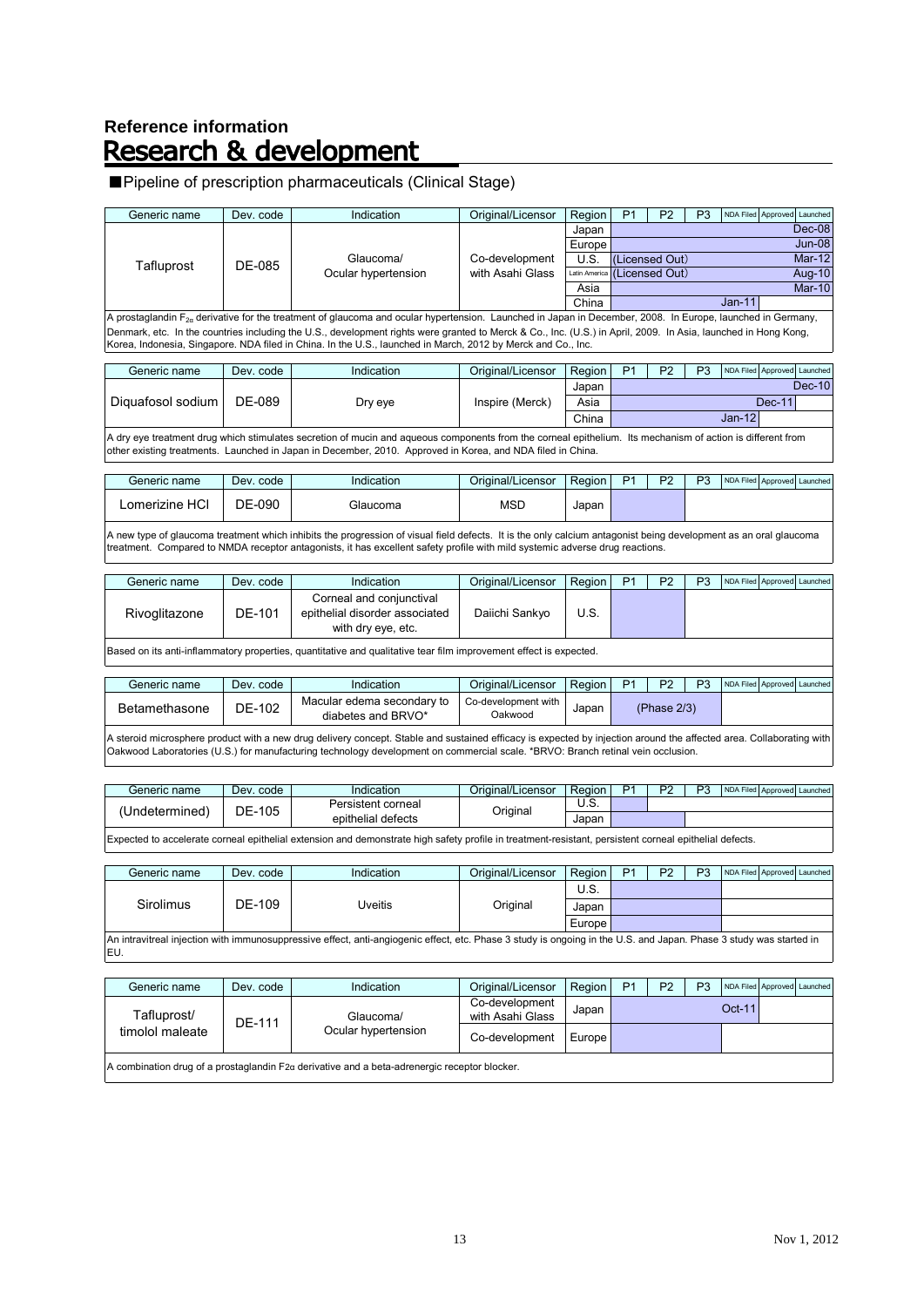

### ■Pipeline of prescription pharmaceuticals (Clinical Stage)

| Generic name   | Dev. code | Indication                 | Original/Licensor                                                                                     | Region | P <sub>1</sub> | P <sub>2</sub> | P3 | NDA Filed Approved Launched |  |
|----------------|-----------|----------------------------|-------------------------------------------------------------------------------------------------------|--------|----------------|----------------|----|-----------------------------|--|
| Epinastine HCI | DE-114    | Allergic<br>conjunctivitis | Nippon Boehringer<br>Ingelheim                                                                        | Japan  |                |                |    |                             |  |
|                |           |                            | An H1 receptor antagonist with membrane-stabilizing function as treatment for allergic conjunctivitis |        |                |                |    |                             |  |

An H1 receptor antagonist with membrane-stabilizing function, as treatment for allergic conjunctivitis.

| Generic name   | Dev. code | Indication                       | Original/Licensor                     | Region | <b>P1</b>    | P <sub>2</sub> | P <sub>3</sub> | NDA Filed Approved Launched |  |
|----------------|-----------|----------------------------------|---------------------------------------|--------|--------------|----------------|----------------|-----------------------------|--|
| (Undetermined) | DE-117    | Glaucoma/<br>Ocular hypertension | Co-development with<br>Ube Industries | US     | (Phase 1/2a) |                |                |                             |  |
|                |           |                                  |                                       |        |              |                |                |                             |  |

A prostaglandin EP2 agonist with a new mechanism of action. Phase 1/2a was started in the US.

| Generic name | Dev. code | Indication                       | Original/Licensor                  | Region | P <sub>1</sub> | P <sub>2</sub> | P <sub>3</sub> | NDA Filed Approved Launched |  |
|--------------|-----------|----------------------------------|------------------------------------|--------|----------------|----------------|----------------|-----------------------------|--|
| Tafluprost   | DE-118    | Glaucoma/<br>Ocular hypertension | Co-development with<br>Asahi Glass | Japan  |                |                |                | $Feb-12$                    |  |
|              |           |                                  |                                    |        |                |                |                |                             |  |

A prostaglandin F2a derivative for the treatment of glaucoma and ocular hypertension. Preservative-free, unit-dose type product.

| Generic name                                                                                                                                                           | Dev. code | Indication           | Original/Licensor | P <sub>2</sub> | P3 | NDA Filed Approved Launched |  |  |  |  |
|------------------------------------------------------------------------------------------------------------------------------------------------------------------------|-----------|----------------------|-------------------|----------------|----|-----------------------------|--|--|--|--|
| (Undetermined)                                                                                                                                                         | DE-098    | Rheumatoid arthritis | Janssen Biotech   | Japan          |    |                             |  |  |  |  |
| A joint injection inducing apoptosis in diseased joints of rheumatoid arthritis patients. Next development plan is under evaluation based on Phase 2 study<br>results. |           |                      |                   |                |    |                             |  |  |  |  |

### ■Novagali's pipeline of prescription pharmaceuticals (Clinical Stage)

| Generic name  | Dev. name  | Indication                                                                                                                                                                            | P <sub>2</sub>                                                                                              | P <sub>3</sub>      | NDA Filed Approved Launched |                |  |  |  |  |  |  |
|---------------|------------|---------------------------------------------------------------------------------------------------------------------------------------------------------------------------------------|-------------------------------------------------------------------------------------------------------------|---------------------|-----------------------------|----------------|--|--|--|--|--|--|
|               |            | Severe dry eve                                                                                                                                                                        | Original                                                                                                    | Europe              |                             |                |  |  |  |  |  |  |
| Ciclosporin   | Cyclokat   |                                                                                                                                                                                       |                                                                                                             | U.S.                |                             |                |  |  |  |  |  |  |
|               |            |                                                                                                                                                                                       | An ophthalmic emulsion which improves symptoms and signs of severe dry eye by immunosuppressive effect.     |                     |                             |                |  |  |  |  |  |  |
|               |            |                                                                                                                                                                                       | Cationic emulsion technology has enhanced ocular tissue absorption.                                         |                     |                             |                |  |  |  |  |  |  |
| Ciclosporin   | Vekacia    | Vernal<br>Keratoconjunctivitis                                                                                                                                                        | Original                                                                                                    | Europe              |                             |                |  |  |  |  |  |  |
|               |            | An ophthalmic emulsion which improves the symptoms of vernal keratoconjunctivitis by immunosuppressive<br>effect. Cationic emulsion technology has enhanced ocular tissue absorption. |                                                                                                             |                     |                             |                |  |  |  |  |  |  |
| Latanoprost   | Catioprost | Glaucoma/<br>Ocular hypertension                                                                                                                                                      | Original                                                                                                    | Europe <sup>1</sup> |                             |                |  |  |  |  |  |  |
|               |            | hypertension.                                                                                                                                                                         | An ophthalmic emulsion of a prostaglandin $F_2 \alpha$ derivative, for the treatment of glaucoma and ocular |                     |                             |                |  |  |  |  |  |  |
| Dexamethasone | Cortiject  | Diabetic macular edema                                                                                                                                                                | Original                                                                                                    | U.S.                |                             | (Phase $1/2$ ) |  |  |  |  |  |  |
| Palmitate     |            | An intravitreal injection with anti-inflammatory effect.                                                                                                                              |                                                                                                             |                     |                             |                |  |  |  |  |  |  |

\*Catioprost and Cortiject are under project evaluation.

### ■Changes from 12FY1Q (August 1, 2012)

| Dev. code | Changes                            |
|-----------|------------------------------------|
| DE-108    | NDA disapproved in Korea           |
| DF-111    | NDA filed in Japan in October 2012 |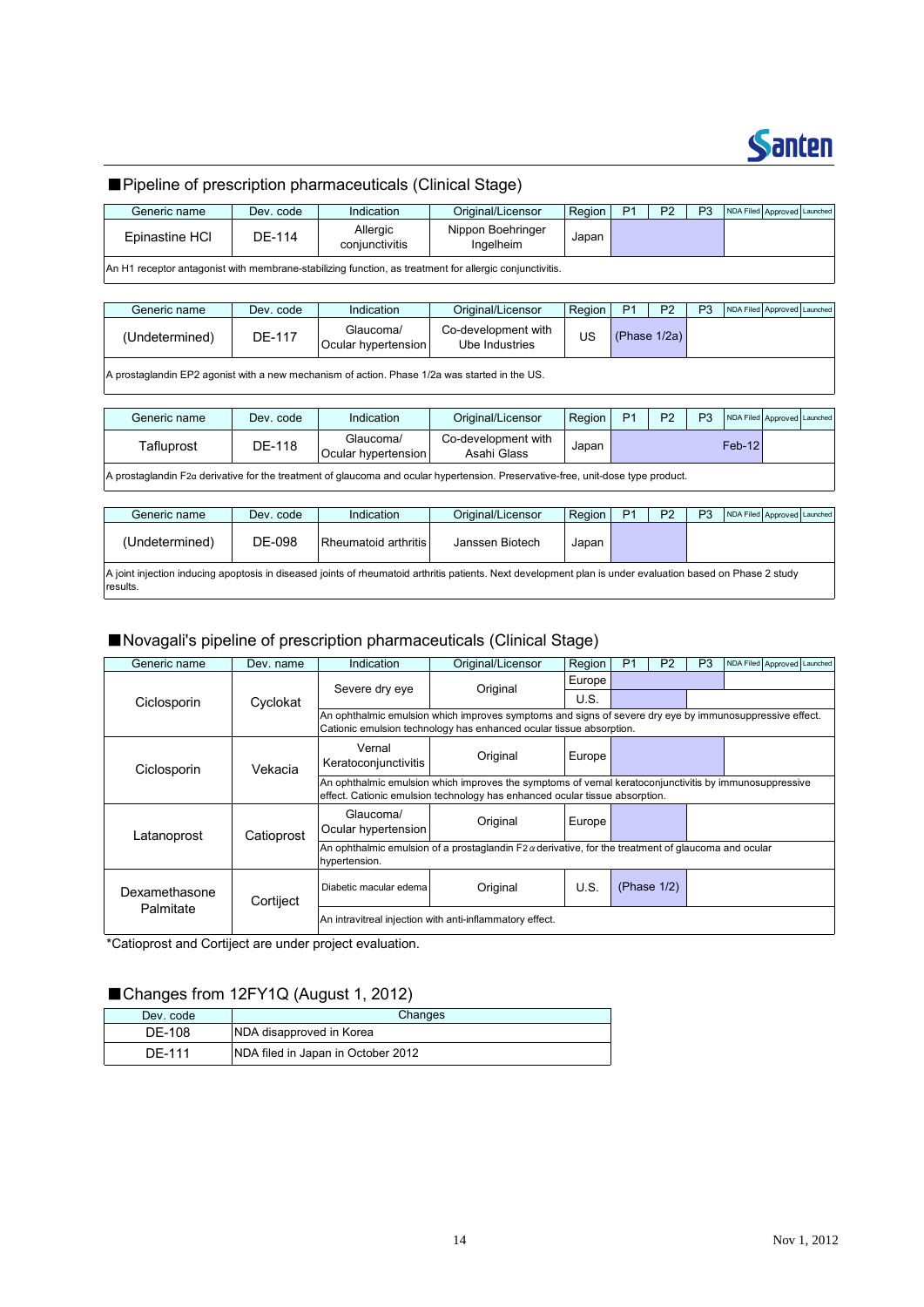## Pharmaceutical market in Japan

| Revision of National Health Insurance (NHI) drug prices |      |        |                          |        |      |        |                          |        |                          |             |      |                     |      | (%)                  |
|---------------------------------------------------------|------|--------|--------------------------|--------|------|--------|--------------------------|--------|--------------------------|-------------|------|---------------------|------|----------------------|
|                                                         | 1999 | 2000   | 2001                     | 2002   | 2003 | 2004   | 2005                     | 2006   | 2007                     | 2008        | 2009 | 2010                | 2011 | 2012                 |
| Industry average                                        |      | -70    | $\overline{\phantom{a}}$ | $-6.3$ |      |        | $\qquad \qquad$          | $-6.7$ | $-$                      | early -5%   |      | $=$ mid -6%         | —    | $-6.25%$             |
| Ophthalmic drugs                                        |      | $-6.2$ |                          | $-6.0$ |      | $-2.7$ | $\overline{\phantom{0}}$ | $-55$  | $\overline{\phantom{0}}$ | late $-3\%$ |      | $=$ early -3%       | —    | $mid -4%$            |
| Santen                                                  |      | -57    |                          | $-6.0$ | —    | $-3.2$ | $\overline{\phantom{m}}$ | $-53$  | $\overline{\phantom{0}}$ | $mid -3%$   |      | $- \text{mid} -5\%$ | —    | late $-5\%$          |
|                                                         |      |        |                          |        |      |        |                          |        |                          |             |      |                     |      | (Compiled by Santen) |

Revision of NHI drug prices:

In Japan, drug prices are generally revised every two years to reflect their market price. The drugs marketed at lower market prices will bear larger reduction margins at the revision.

### ■Market shares

|                          |        |        |        |        | (Billions of yen) |
|--------------------------|--------|--------|--------|--------|-------------------|
| <b>Half</b> year/year to | 9/2010 | 3/2011 | 9/2011 | 3/2012 | 9/2012            |
| Prescription ophthalmics | 37.0%  | 35.8%  | 36.7%  | 36.1%  | 35.6%             |
|                          | 118.5  | 247.4  | 125.7  | 254.9  | 130.0             |
| Anti-rheumatic drugs*    | 43.1%  | 43.0%  | 41.4%  | 41.0%  | 39.8%             |
| (DMARD <sub>s</sub> )    | 12.8   | 25.5   | 13.6   | 27.2   | 13.8              |

Notes: - On an NHI drug price basis. Copyright IMS Japan KK, 2012

\*Disease-modifying anti-rheumatic drugs Source: Santen analysis based on IMS data (JPM) Period: 2010.4-2012.9; Unauthorized copy prohibited

| ■ Market shares by therapeutic area - prescription ophthalmics | (Billions of yen) |        |       |       |       |
|----------------------------------------------------------------|-------------------|--------|-------|-------|-------|
| <b>Half</b> year/year to                                       | 9/2010            | 9/2012 |       |       |       |
| Anti-glaucoma                                                  | 24.8%             | 25.7%  | 28.0% | 28.4% | 30.5% |
|                                                                | 45.4              | 90.1   | 46.2  | 92.2  | 47.1  |
| Corneal disease treatments                                     | 75.1%             | 76.0%  | 77.6% | 77.5% | 75.7% |
|                                                                | 15.6              | 32.0   | 17.3  | 35.6  | 18.9  |
| Anti-infective                                                 | 68.7%             | 68.4%  | 68.3% | 67.5% | 62.0% |
|                                                                | 11.9              | 22.4   | 11.5  | 21.5  | 10.1  |
| Anti-allergy                                                   | 18.7%             | 16.7%  | 19.1% | 17.6% | 18.6% |
|                                                                | 9.5               | 29.3   | 11.2  | 26.4  | 10.6  |

- Lower figures indicate market size. Source: Santen analysis based on IMS data (JPM)

Notes: - On an NHI drug price basis. Copyright IMS Japan KK, 2012

Period: 2010.4-2012.9; Unauthorized copy prohibited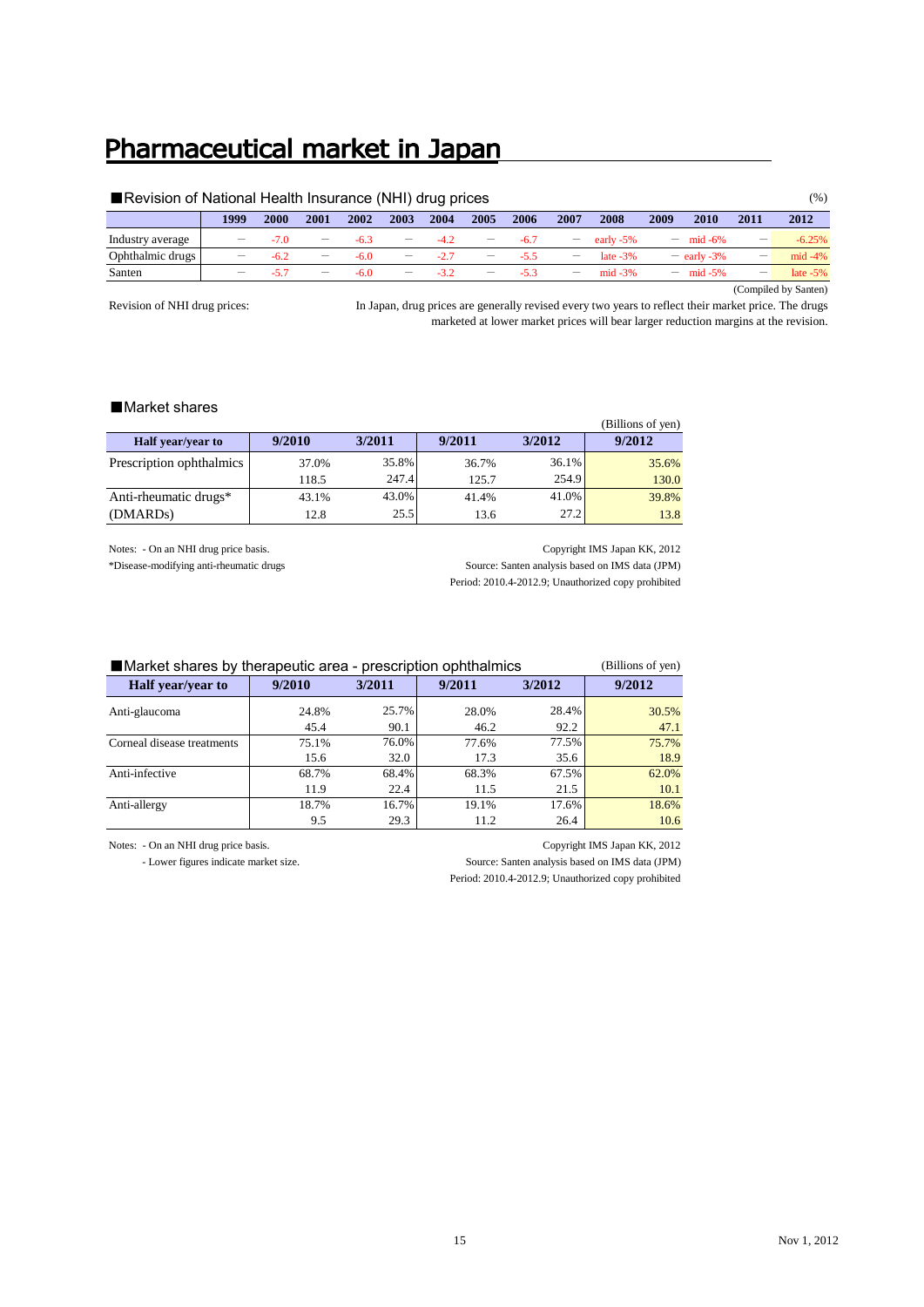## **Stock information**



### ■Stock price (Osaka Securities Exchange 1st market) (Yen and thousand shares) **Oct-11 Nov-11 Dec-11 Jan-12 Feb-12 Mar-12 Apr-12 May-12 Jun-12 Jul-12 Aug-12 Sep-12** Stock price: End of month 2,930 2,901 3,170 3,120 3,215 3,535 3,335 2,839 3,275 3,335 3,400 3,590 Volume 5,417 6,206 4,915 4,039 3,657 4,272 4,515 5,350 3,887 3,196 4,196 3,361 2,700 2,900 3,100 3,300 3,500 3,700 Stock price and volume  $\theta$ 5,000 10,000 Oct-11 Nov-11 Dec-11 Jan-12 Feb-12 Mar-12 Apr-12 May-12 Jun-12 Jul-12 Aug-12 Sep-12

### ■Major shareholders (top 10) As of September 30, 2012

| <b>Name</b>                                                        | Number of       | Percentage of |
|--------------------------------------------------------------------|-----------------|---------------|
|                                                                    | shares held     | investment    |
|                                                                    | Thousand shares | %             |
| Japan Trustee Service Bank, Ltd.                                   | 11,090          | 12.7          |
| State Street Bank and Trust Company 505223                         | 4.621           | 5.3           |
| Development Bank of Japan Inc.                                     | 3,310           | 3.8           |
| The Master Trust Bank of Japan, Ltd.                               | 3,029           | 3.5           |
| Nippon Life Insurance Company                                      | 2,696           | 3.1           |
| The Bank of Tokyo-Mitsubishi UFJ, Ltd.                             | 2,120           | 2.4           |
| The Chase Manhattan Bank, N.A. London Secs Lending Omnibus Account | 2,038           | 2.3           |
| Mellon Bank Treaty Clients Omnibus                                 | 2,035           | 2.3           |
| Trust & Custody Services Bank, Ltd.                                | 1.977           | 2.3           |
| <b>State Street Bank and Trust Company</b>                         | 1.796           | 2.1           |
|                                                                    |                 |               |

\*Santen pharmaceutical Co.,LTD. 4,939 Thousand shares(5.7%)

### ■Major stock information

|                                                      | 3/2009 |                                         | 3/2010 3/2011 3/2012 9/2012 |               |
|------------------------------------------------------|--------|-----------------------------------------|-----------------------------|---------------|
| Issued shares (thousands)                            | 86.916 | 86.992                                  | 87.053                      | 87,146 87,168 |
| Treasury stock (thousands)                           | 1.893  | 1.902                                   | $\theta$                    | 4,939         |
| Market Capitalization (million)                      |        | 238,150 244,100 288,581 308,063 312,934 |                             |               |
| A purchased amount of money (millions of yen)        |        |                                         |                             | 13.735        |
| The number of the purchased stocks (thousand shares) |        |                                         |                             | 4.937         |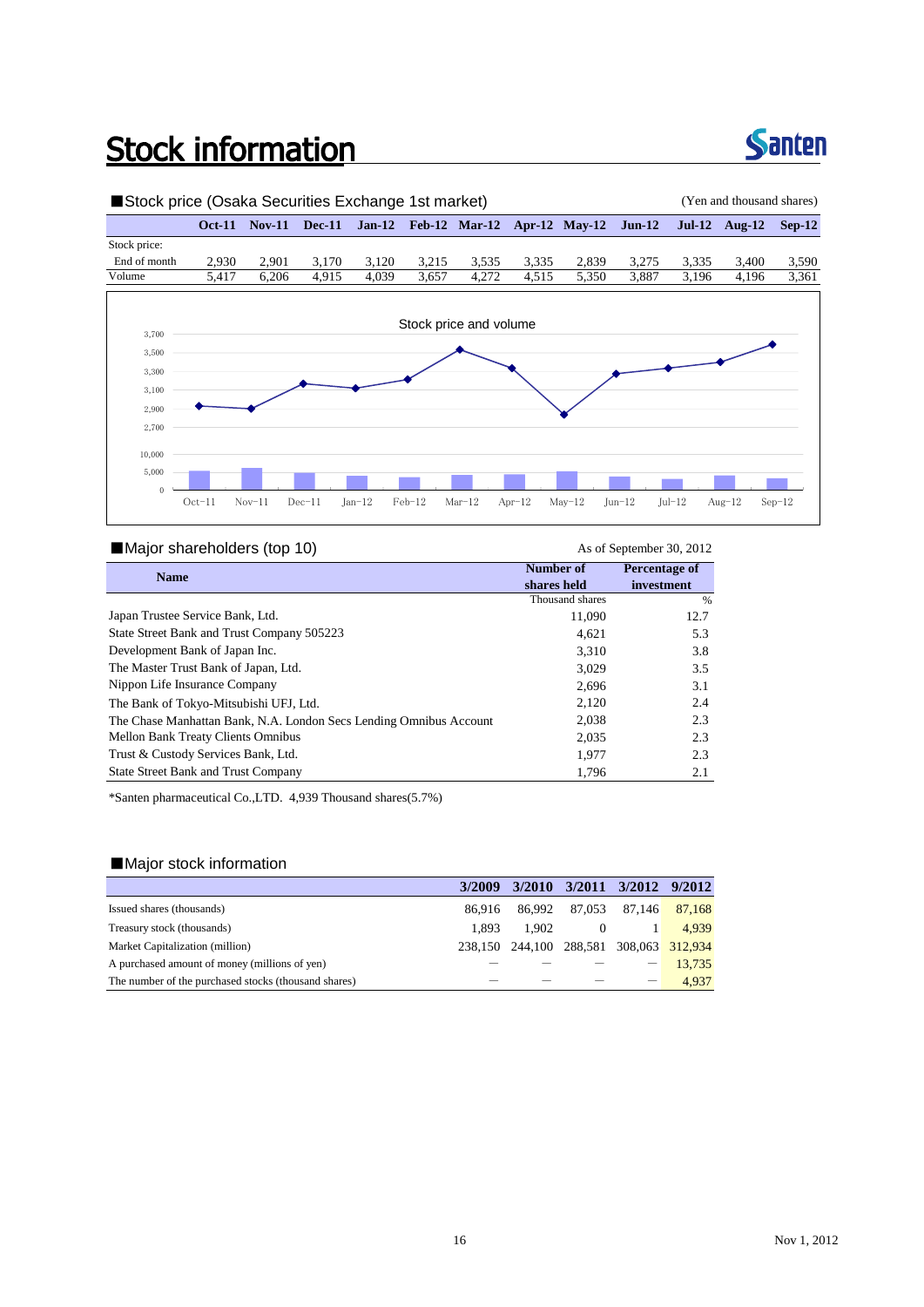## **Stock information**

| At half-year/year end        | 9/2010             |                        | 3/2011             |                        | 9/2011             |                        | 3/2012             |                        | 9/2012             |                              |
|------------------------------|--------------------|------------------------|--------------------|------------------------|--------------------|------------------------|--------------------|------------------------|--------------------|------------------------------|
|                              | Thousand<br>shares | Propor-<br>tion $(\%)$ | Thousand<br>shares | Propor-<br>tion $(\%)$ | Thousand<br>shares | Propor-<br>tion $(\%)$ | Thousand<br>shares | Propor-<br>tion $(\%)$ | Thousand<br>shares | Propor-<br>$\frac{1}{2}$ (%) |
| Financial institutions       | 30.847             | 35.4                   | 32,284             | 37.1                   | 32,860             | 37.7                   | 30.457             | 35.0                   | 29,235             | 33.5                         |
| City & regional banks        | 2.443              | 2.8                    | 2,422              | 2.8                    | 2,370              | 2.7                    | 2.376              | 2.7                    | 2,255              | 2.6                          |
| Trust banks                  | 20,699             | 23.8                   | 20.431             | 23.5                   | 21,604             | 24.8                   | 19.316             | 22.2                   | 18.367             | 21.1                         |
| (concerned in trust works)   | 18,568             |                        | 18,310             |                        | 18,570             |                        | 16,923             |                        | 15,977             |                              |
| Life and non-life insurance  | 6,822              | 7.8                    | 5,274              | 6.0                    | 4.805              | 5.5                    | 4.740              | 5.4                    | 4,590              | 5.2                          |
| Other financial institutions | 881                | 1.0                    | 4,155              | 4.8                    | 4,080              | 4.7                    | 4.023              | 4.6                    | 4,022              | 4.6                          |
| Securities firms             | 409                | 0.5                    | 417                | 0.5                    | 749                | 0.9                    | 375                | 0.4                    | 1,900              | 2.2                          |
| Other institutions           | 13.399             | 15.4                   | 13.413             | 15.4                   | 12.096             | 13.9                   | 12,098             | 13.9                   | 7.162              | 8.2                          |
| Foreign investors            | 30,309             | 34.8                   | 31,228             | 35.9                   | 31.981             | 36.7                   | 35,130             | 40.3                   | 35,189             | 40.4                         |
| Individual investors         | 10.157             | 11.7                   | 9,708              | 11.1                   | 9.438              | 10.8                   | 9.083              | 10.4                   | 8.740              | 10.0                         |
| <b>Treasury Stock</b>        | 1.909              | 2.2                    | $\mathbf{0}$       | 0.0                    | 0                  | 0.0                    |                    | 0.0                    | 4,939              | 5.7                          |
| Total                        | 87.033             | 100.0                  | 87,053             | 100.0                  | 87.127             | 100.0                  | 87.146             | 100.0                  | 87,168             | 100.0                        |

### ■Breakdown of shareholding by number of shares

### ■Breakdown of shareholding by number of shareholders

| At half-year/year end        | 9/2010       |         | 3/2011                  |         | 9/2011                   |         | 3/2012                  |         | 9/2012                   |                   |
|------------------------------|--------------|---------|-------------------------|---------|--------------------------|---------|-------------------------|---------|--------------------------|-------------------|
|                              | Number of    | Propor- | Number of               | Propor- | Number of                | Propor- | Number of               | Propor- | Number of                | Propor-           |
|                              | shareholders |         | tion $(%)$ shareholders |         | tion $(\%)$ shareholders |         | tion $(%)$ shareholders |         | tion $(\%)$ shareholders | $\frac{1}{2}$ (%) |
| Financial institutions       | 75           | 0.8     | 71                      | 0.8     | 65                       | 0.8     | 63                      | 0.8     | 55                       | 0.7               |
| City & regional banks        | 7            | 0.1     | 6                       | 0.1     | 4                        | 0.1     |                         | 0.1     | 3                        | 0.0               |
| Trust banks                  | 28           | 0.3     | 28                      | 0.3     | 28                       | 0.3     | 28                      | 0.3     | 26                       | 0.3               |
| Life and non-life insurance  | 31           | 0.3     | 29                      | 0.3     | 28                       | 0.3     | 26                      | 0.3     | 22                       | 0.3               |
| Other financial institutions | 9            | 0.1     | 8                       | 0.1     | 5                        | 0.1     | 4                       | 0.1     | $\overline{4}$           | 0.1               |
| Securities firms             | 33           | 0.4     | 32                      | 0.3     | 38                       | 0.4     | 33                      | 0.4     | 33                       | 0.4               |
| Other institutions           | 124          | 1.3     | 125                     | 1.4     | 128                      | 1.5     | 121                     | 1.5     | 117                      | 1.5               |
| Foreign investors            | 354          | 3.8     | 381                     | 4.2     | 378                      | 4.3     | 360                     | 4.3     | 367                      | 4.6               |
| Individual investors         | 8.738        | 93.7    | 8,479                   | 93.3    | 8.150                    | 93.0    | 7.710                   | 93.0    | 7,448                    | 92.8              |
| Treasury stock               |              | $0.0\,$ |                         | 0.0     |                          | 0.0     |                         | 0.0     |                          | 0.0               |
| Total                        | 9.325        | 100.0   | 9,089                   | 100.0   | 8.760                    | 100.0   | 8.288                   | 100.0   | 8.021                    | 100.0             |



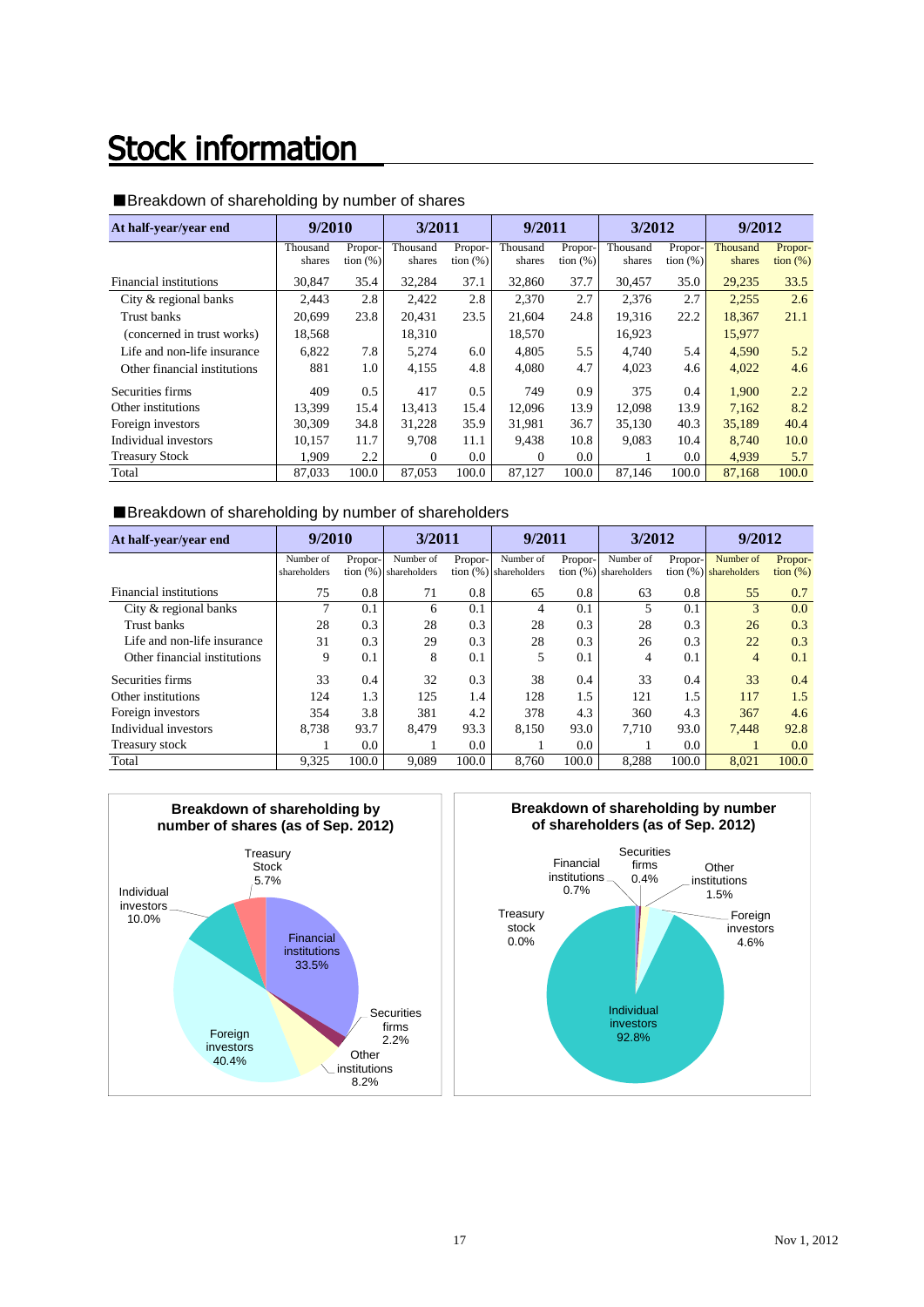## **Consolidated subsidiaries**



### 【Domestic】

| Claire Co., Ltd.              |                                                                       |                 |                                                                        |                     |                       |
|-------------------------------|-----------------------------------------------------------------------|-----------------|------------------------------------------------------------------------|---------------------|-----------------------|
| Main business                 | Cleaning of antidust and sterilized clothing                          |                 |                                                                        |                     |                       |
| Location                      | Shiga, Japan                                                          | Paid-in capital | 90 million yen                                                         | <b>Equity owned</b> | 100%                  |
|                               |                                                                       |                 |                                                                        |                     |                       |
| <b>[Overseas]</b>             |                                                                       |                 |                                                                        |                     |                       |
| Santen Holdings U.S. Inc.     |                                                                       |                 |                                                                        |                     |                       |
| Main business                 |                                                                       |                 | Holding company for North American businesses and business development |                     |                       |
| Location                      | California, U.S.A.                                                    | Paid-in capital | 24,784 thousand US\$                                                   | Equity owned        | 100%                  |
|                               |                                                                       |                 |                                                                        |                     |                       |
| Santen Inc.                   |                                                                       |                 |                                                                        |                     |                       |
| Main business                 | Clinical development and business development of pharmaceuticals      |                 |                                                                        |                     |                       |
| Location                      | California, U.S.A.                                                    | Paid-in capital | 8,765 thousand US\$                                                    | Equity owned        | 100%<br>$*1$          |
|                               |                                                                       |                 |                                                                        |                     |                       |
| Advanced Vision Science, Inc. |                                                                       |                 |                                                                        |                     |                       |
| Main business                 | Research and development, production and marketing of medical devices |                 |                                                                        |                     |                       |
| Location                      | California, U.S.A.                                                    | Paid-in capital | 10 thousand US\$                                                       | Equity owned        | 100% *1               |
|                               |                                                                       |                 |                                                                        |                     |                       |
| Santen Holdings EU B.V.       |                                                                       |                 |                                                                        |                     |                       |
| Main business                 | Holdings company for European operation                               |                 |                                                                        |                     |                       |
| Location                      | Amsterdam, Netherlands                                                | Paid-in capital | 50 thousand euros                                                      | Equity owned        | 100%                  |
|                               |                                                                       |                 |                                                                        |                     |                       |
| Santen Oy                     |                                                                       |                 |                                                                        |                     |                       |
| Main business                 | Development, production and marketing of pharmaceuticals              |                 |                                                                        |                     |                       |
| Location                      | Tampere, Finland                                                      | Paid-in capital | 20,000 thousand euros                                                  | Equity owned        | 100%<br>$*2$          |
|                               |                                                                       |                 |                                                                        |                     |                       |
| Novagali Pharma S.A.S.        |                                                                       |                 |                                                                        |                     |                       |
| <b>Main business</b>          | Development and marketing of pharmaceuticals                          |                 |                                                                        |                     |                       |
| Location                      | Evry, France                                                          | Paid-in capital | 10,382 thousand euros                                                  | Equity owned        | 100%<br>$*_{2}$       |
|                               |                                                                       |                 |                                                                        |                     |                       |
| Santen GmbH                   |                                                                       |                 |                                                                        |                     |                       |
| Main business                 | Marketing of pharmaceuticals and business development                 |                 |                                                                        |                     |                       |
| Location                      | Munchen, Germany                                                      | Paid-in capital | 25 thousand euros                                                      | <b>Equity</b> owned | 100% *2               |
|                               |                                                                       |                 |                                                                        |                     |                       |
| SantenPharma AB               |                                                                       |                 |                                                                        |                     |                       |
| Main business                 | Marketing support of pharmaceuticals                                  |                 |                                                                        |                     |                       |
| Location                      | Stockholm, Sweden                                                     | Paid-in capital | 500 thousand S.KR                                                      | Equity owned        | 100%<br>$*2$          |
|                               |                                                                       |                 |                                                                        |                     |                       |
|                               | Santen Pharmaceutical (China) Co., Ltd.                               |                 |                                                                        |                     |                       |
| Main business                 | Development, production and marketing of pharmaceuticals              |                 |                                                                        |                     |                       |
| Location                      | Suzhou, China                                                         | Paid-in capital | 3,300 million yen                                                      | Equity owned        | 100%                  |
|                               |                                                                       |                 |                                                                        |                     |                       |
|                               | Santen Pharmaceutical Korea Co., Ltd.                                 |                 |                                                                        |                     |                       |
| Main business                 | Import and marketing of pharmaceuticals                               |                 |                                                                        |                     |                       |
| Location                      | Seoul, Korea                                                          | Paid-in capital | 29,000,000 thousand won                                                | Equity owned        | 100%                  |
|                               |                                                                       |                 |                                                                        |                     |                       |
|                               | Taiwan Santen Pharmaceutical Co., Ltd.                                |                 |                                                                        |                     |                       |
| Main business                 | Import and marketing of pharmaceuticals                               |                 |                                                                        |                     |                       |
| Location                      | Taipei, Taiwan                                                        | Paid-in capital | 42,000 thousand Taiwan dollars                                         | Equity owned        | 100%                  |
|                               |                                                                       |                 |                                                                        |                     |                       |
| Santen India Private Limited  |                                                                       |                 |                                                                        |                     |                       |
| Main business                 | Market research of pharmaceuticals                                    |                 |                                                                        |                     |                       |
| Location                      | Bangalore, India                                                      | Paid-in capital | 48,500 thousand India rupee                                            | Equity owned        | $99.9\%$ , 0.1\% $*1$ |

\*1 : Indirect investment through Santen Holdings U.S. Inc.

\*2 : Indirect investment through Santen Holdings EU B.V.